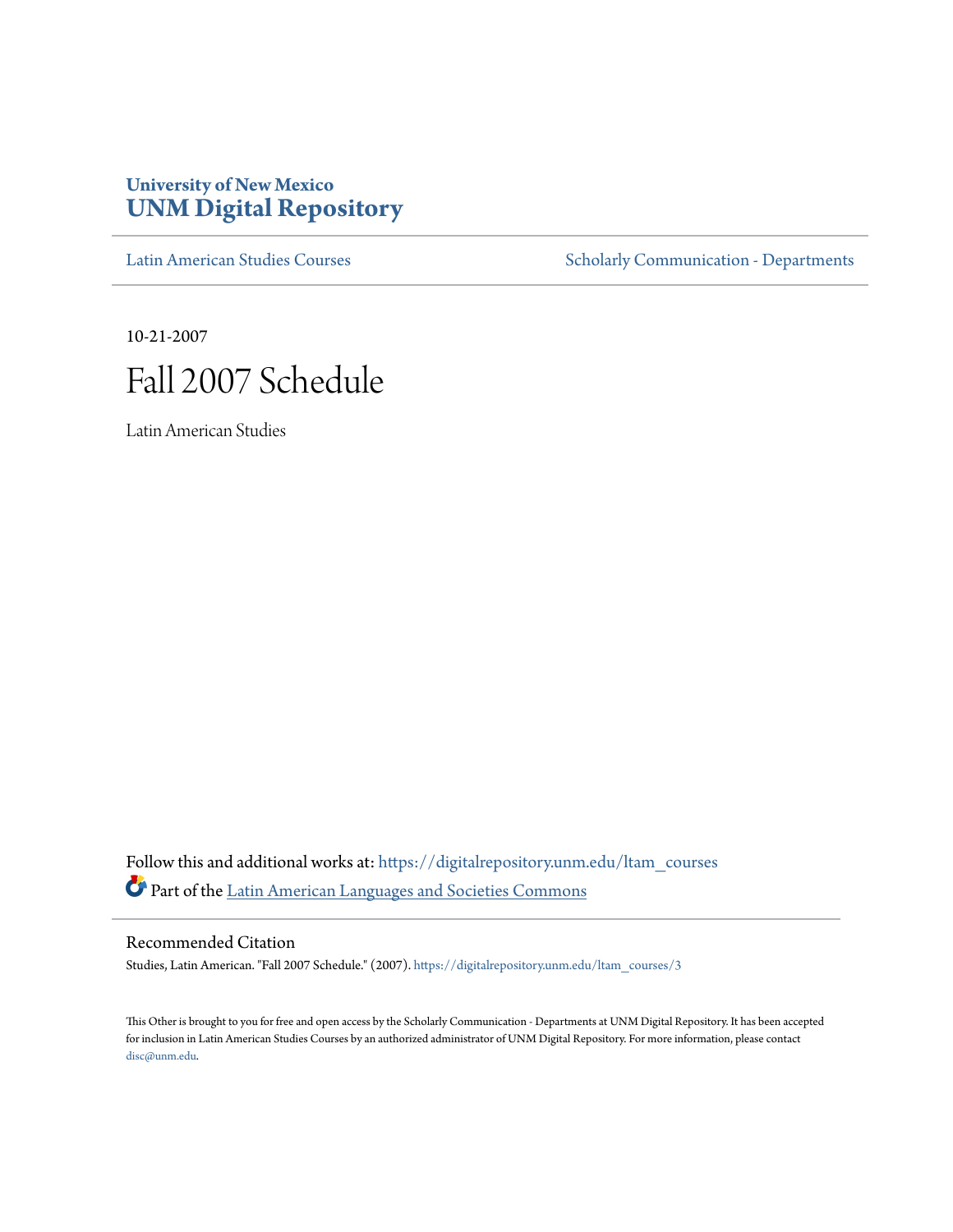#### **UNIVERSITY OF NEW MEXICO LATIN AMERICAN STUDIES PROGRAM LATIN AMERICAN STUDIES CONTENT COURSES FALL 2007**

If you have questions regarding your course work, please contact your advisors:

Kimberly Gauderman, Director of Latin American Studies kgaud@unm.edu

Amanda Wolfe, Academic Program Manager akwolfe@unm.edu

Offices located in the Latin American and Iberian Institute 801 Yale NE Albuquerque, New Mexico 505-277-2961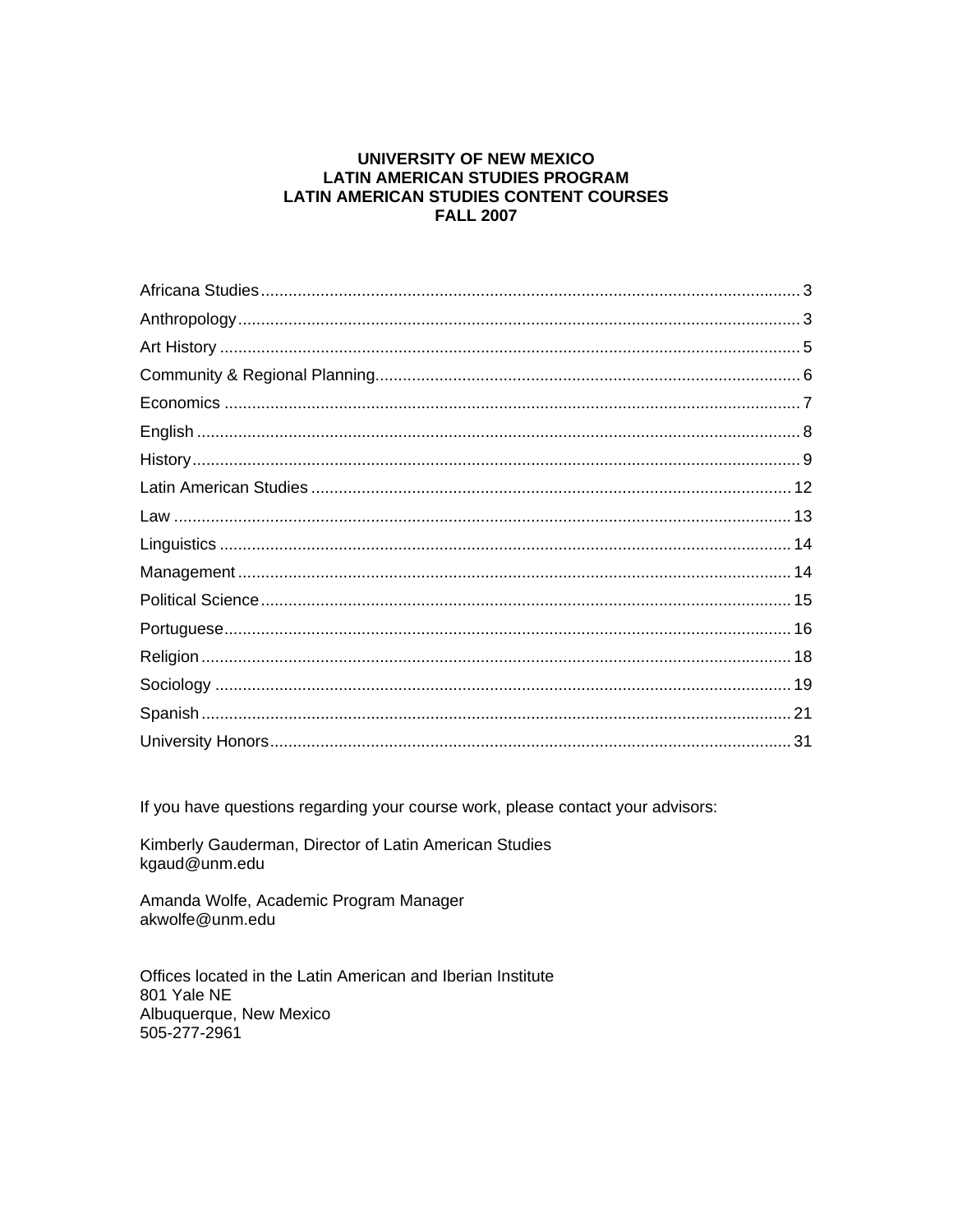Students should note that the following compilation of courses is based upon information available from other departments and online sources. Instructors and departments may change the scheduling and content of courses before the Fall semester commences. Students should consult with LOBOWEB to insure that information is correct. This document may be updated as more information becomes available. Be sure to consult the footer of the document to verify when the last update was made.

The course descriptions included in this document were obtained through faculty and departmental contacts as well as general catalog descriptions. If a description is absent, students should contact either the home department of the course offering or the instructor of record to see if a description is available.

Some undergraduate courses are listed here for the benefit of LAS undergraduate majors. Graduate students should always consult the UNM catalog to verify if an undergraduate course number will indeed offer graduate credit. If it is available, graduate students will need to submit a **"green card"** to the Registrar to insure proper coding for the course for credit. All students should consult the catalog to see if any particular course includes pre-requisites.

**Inclusion of a course in this list does not necessarily mean that the course will earn you credit toward a graduate degree** in Latin American Studies. For example, some of the courses listed in this document do not have significant Latin American Studies content in the lectures and readings alone. Those courses will require the inclusion of Latin America in projects and research papers, or through other Latin American content developed in consultation with the instructor. In such cases, students in the LAS Program will be asked to complete a departmental form that validates the percentage of Latin American Studies content received in that course. Some other courses listed are primarily theoretical or methodological in content. These courses may be used toward the MALAS only if they are recommended by either the concentration guidelines found in the Graduate Student Handbook or the student's committee on studies. If you have any questions about which courses might require such documentation, consult your graduate student handbook and contact the Coordinator of Program Advisement.

Finally, with the expansion of the Southwest Studies concentration to all MA/LAS students, there are some courses listed that will qualify for the Southwest Studies concentration or electives but not for core requirements of disciplinary concentrations. Be sure to read concentration guidelines and/or contact the Coordinator of Program Advisement for clarification on these courses.

This document is also posted as a PDF at http://www.unm.edu/~lasunm/courses.html. Students should consult the website to see if any updates to the list of courses have been made.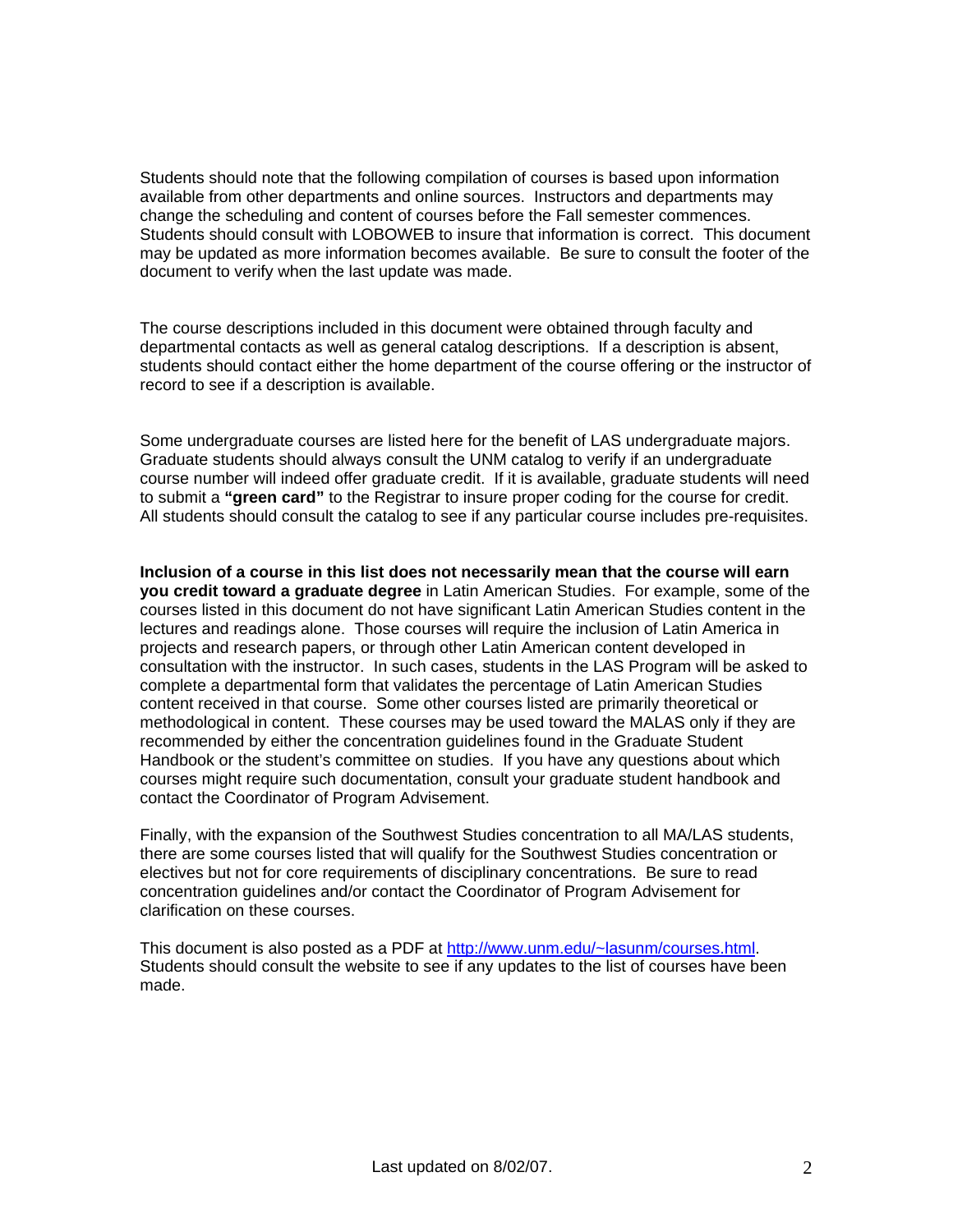## **LATIN AMERICAN STUDIES COURSE OFFERINGS FALL 2007**

| <b>AFRICANA STUDIES (AFST)</b> |         |                                                                                                                                                                                                                                                                                                                                                                                                                                                                                                                                                                                                                                                                                                                                                  |                                        |
|--------------------------------|---------|--------------------------------------------------------------------------------------------------------------------------------------------------------------------------------------------------------------------------------------------------------------------------------------------------------------------------------------------------------------------------------------------------------------------------------------------------------------------------------------------------------------------------------------------------------------------------------------------------------------------------------------------------------------------------------------------------------------------------------------------------|----------------------------------------|
| 25874                          |         | 397 032 African Mestizo Culture                                                                                                                                                                                                                                                                                                                                                                                                                                                                                                                                                                                                                                                                                                                  | MWF $9:00 - 9:50$<br>S. Cruz-Carretero |
| <b>ANTHROPOLOGY (ANTH)</b>     |         |                                                                                                                                                                                                                                                                                                                                                                                                                                                                                                                                                                                                                                                                                                                                                  |                                        |
| 13175<br>14750                 | 522 001 | 322 001 Mesoamerican Prehistory                                                                                                                                                                                                                                                                                                                                                                                                                                                                                                                                                                                                                                                                                                                  | MWF 11:00 - 11:50<br>TBA               |
|                                |         | An advanced survey of the prehistory of Mexico, Guatemala and Belize from the origins of<br>the village farming to the Spanish conquest.                                                                                                                                                                                                                                                                                                                                                                                                                                                                                                                                                                                                         |                                        |
| 13989<br>26016                 | 532 001 | 332 001 Indigenous Peoples of South America                                                                                                                                                                                                                                                                                                                                                                                                                                                                                                                                                                                                                                                                                                      | $TR$ 9:30 - 10:45<br>S. Oakdale        |
| lowland and highland regions.  |         | Culture and history of indigenous peoples of South America. Selected examples from                                                                                                                                                                                                                                                                                                                                                                                                                                                                                                                                                                                                                                                               |                                        |
| 25873<br>25991                 | 539 001 | 339 001 Human Rights in Anthropology                                                                                                                                                                                                                                                                                                                                                                                                                                                                                                                                                                                                                                                                                                             | TR 12:30 - 1:45<br>C. Nagengast        |
|                                |         | The contemporary interpretations of the idea of human rights will be examined from several<br>theoretical and political perspectives. A basic theme in our analysis of them will be the<br>interplay between the abuse of human rights, power, and anthropological theories about<br>culturally constructed differences. We will examine the following sets of rights: political and<br>civil; cultural, social, and economic; indigenous rights; environmental rights; and rights of<br>self-determination. Our goal will be to extend contemporary interpretations to existing social<br>and political problems around the world and to seek ways in which anthropologists can play<br>a positive role in finding solutions to those problems. |                                        |
| 27434                          |         | 340 005 Aztecs Tenochtitlan                                                                                                                                                                                                                                                                                                                                                                                                                                                                                                                                                                                                                                                                                                                      | MWF 12:00 - 12:50<br>C. Truxillo       |
| 25952                          |         | 421 001 Historical Archaeology of the<br>Spanish Borderlands                                                                                                                                                                                                                                                                                                                                                                                                                                                                                                                                                                                                                                                                                     | TR 9:30 - 10:45<br>A. Ramenofsky       |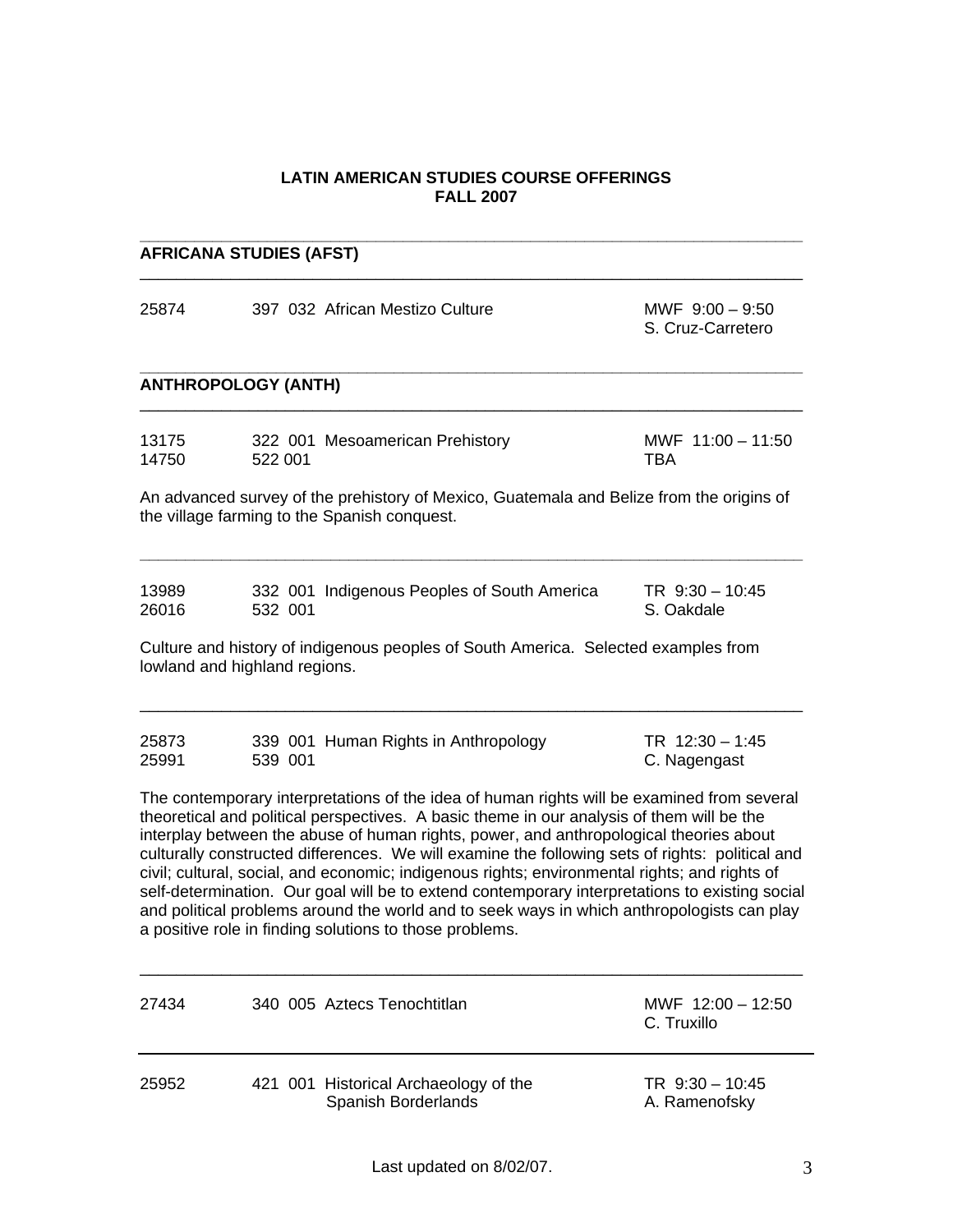Using archaeology and history, this course focuses on change and continuity of native populations that occurred with Spanish colonization across the Borderlands. Topics include demography, missionization, technologies and settlement organization.

This course qualifies for the Southwest Studies Concentration in the MALAS program.

| 26997 | 444 001 Anthropology of World Beat | TR $11:00 - 12:15$ |
|-------|------------------------------------|--------------------|
| 26998 | 544 001                            | L. Field           |

\_\_\_\_\_\_\_\_\_\_\_\_\_\_\_\_\_\_\_\_\_\_\_\_\_\_\_\_\_\_\_\_\_\_\_\_\_\_\_\_\_\_\_\_\_\_\_\_\_\_\_\_\_\_\_\_\_\_\_\_\_\_\_\_\_\_\_\_\_\_\_\_\_

The study of musical globalization, concentrating on the 100 year background of indigenous and ethnic sound recordings that led to the creation of the "World Music" genre in the late 20th Century.

 $\_$  ,  $\_$  ,  $\_$  ,  $\_$  ,  $\_$  ,  $\_$  ,  $\_$  ,  $\_$  ,  $\_$  ,  $\_$  ,  $\_$  ,  $\_$  ,  $\_$  ,  $\_$  ,  $\_$  ,  $\_$  ,  $\_$  ,  $\_$  ,  $\_$  ,  $\_$  ,  $\_$  ,  $\_$  ,  $\_$  ,  $\_$  ,  $\_$  ,  $\_$  ,  $\_$  ,  $\_$  ,  $\_$  ,  $\_$  ,  $\_$  ,  $\_$  ,  $\_$  ,  $\_$  ,  $\_$  ,  $\_$  ,  $\_$  ,

| 25973 | 521 001 Southwest Archaeology | M $4:00 - 6:30$ |
|-------|-------------------------------|-----------------|
|       |                               | W. Wills        |

An intensive survey of Southwest prehistory including discussion of major interpretative problems. Covers the period from 11,000 years ago to historic times.

This course qualifies for the Southwest Studies Concentration in the MALAS program.

| 15340                         |   | W $2:00 - 4:45$ |
|-------------------------------|---|-----------------|
| 546 001 Theory in Ethnology I |   | D. Dinwoodie    |
|                               | . |                 |

Early history of anthropology from 19th-century evolutionists to anthropology of the mid-20th century. Contributions of Historical School, Structural Functionalists and Neo-Evolutionists.

 $\overline{\phantom{a}}$  ,  $\overline{\phantom{a}}$  ,  $\overline{\phantom{a}}$  ,  $\overline{\phantom{a}}$  ,  $\overline{\phantom{a}}$  ,  $\overline{\phantom{a}}$  ,  $\overline{\phantom{a}}$  ,  $\overline{\phantom{a}}$  ,  $\overline{\phantom{a}}$  ,  $\overline{\phantom{a}}$  ,  $\overline{\phantom{a}}$  ,  $\overline{\phantom{a}}$  ,  $\overline{\phantom{a}}$  ,  $\overline{\phantom{a}}$  ,  $\overline{\phantom{a}}$  ,  $\overline{\phantom{a}}$ 

 $\_$  ,  $\_$  ,  $\_$  ,  $\_$  ,  $\_$  ,  $\_$  ,  $\_$  ,  $\_$  ,  $\_$  ,  $\_$  ,  $\_$  ,  $\_$  ,  $\_$  ,  $\_$  ,  $\_$  ,  $\_$  ,  $\_$  ,  $\_$  ,  $\_$  ,  $\_$  ,  $\_$  ,  $\_$  ,  $\_$  ,  $\_$  ,  $\_$  ,  $\_$  ,  $\_$  ,  $\_$  ,  $\_$  ,  $\_$  ,  $\_$  ,  $\_$  ,  $\_$  ,  $\_$  ,  $\_$  ,  $\_$  ,  $\_$  ,

| 26004 | 567 001 Human Behavioral Ecology | MWF 11:00 - 11:50 |
|-------|----------------------------------|-------------------|
|       |                                  | T. Mueller        |

Introduces students to the fundamental principles of evolutionary theory and their application to human behavior. It surveys current research on human sexuality, mate choice, reproduction and parenting from the perspective of human evolutionary ecology.

 $\overline{\phantom{a}}$  ,  $\overline{\phantom{a}}$  ,  $\overline{\phantom{a}}$  ,  $\overline{\phantom{a}}$  ,  $\overline{\phantom{a}}$  ,  $\overline{\phantom{a}}$  ,  $\overline{\phantom{a}}$  ,  $\overline{\phantom{a}}$  ,  $\overline{\phantom{a}}$  ,  $\overline{\phantom{a}}$  ,  $\overline{\phantom{a}}$  ,  $\overline{\phantom{a}}$  ,  $\overline{\phantom{a}}$  ,  $\overline{\phantom{a}}$  ,  $\overline{\phantom{a}}$  ,  $\overline{\phantom{a}}$ 

| 26009 | 574 001 History & Theory of Archaeology | W $1:00 - 4:00$ |
|-------|-----------------------------------------|-----------------|
|       |                                         | M. Graves       |

Advanced review of development of prehistoric archaeology and Old and New Worlds until the 1960s, emphasizing culture history, social evolution, diffusion, culture areas, etc.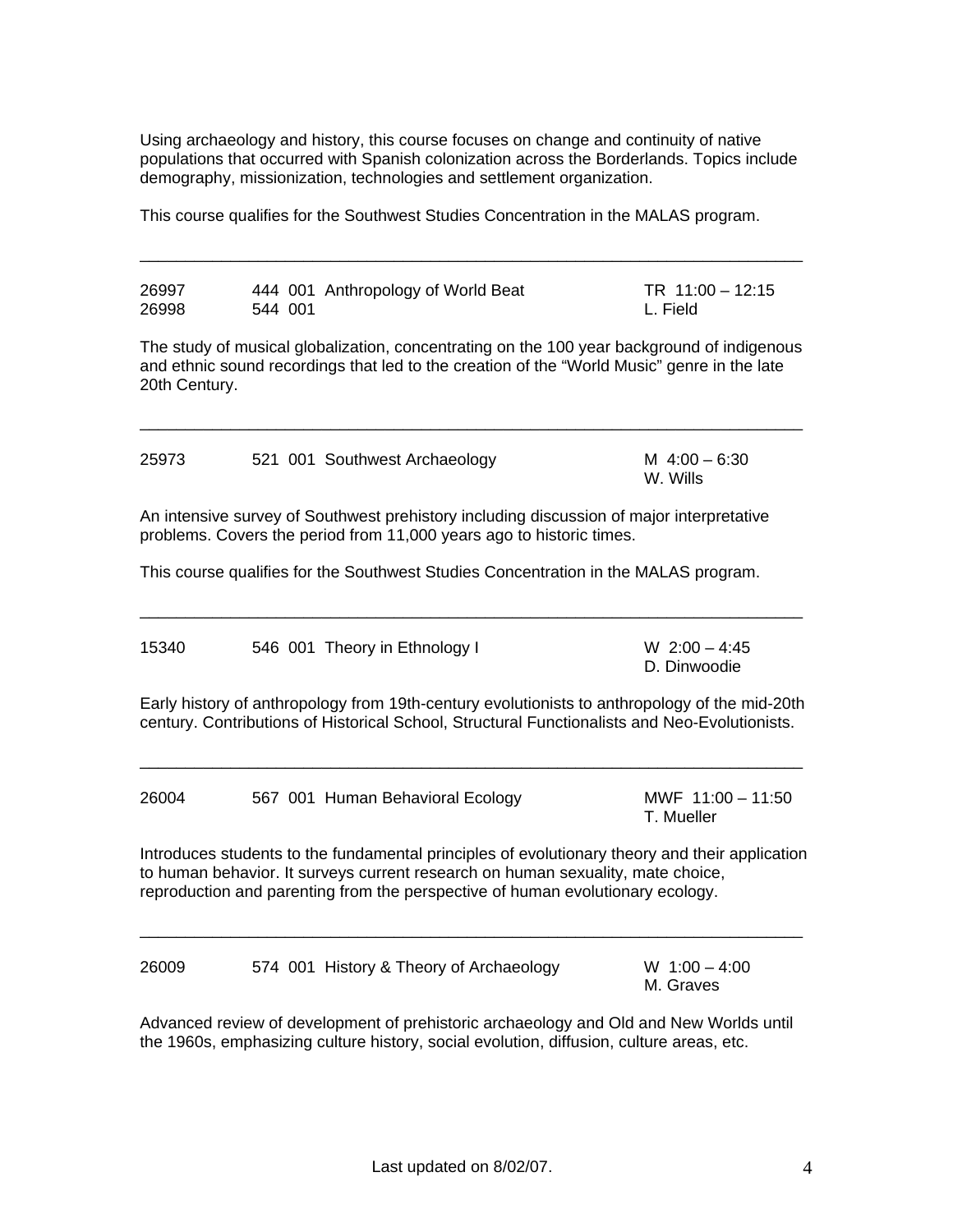#### **ART HISTORY (ARTH)**

| 25772 |         | 411 001 Pre-Columbian Art: Mesoamerica | MWF $12:00 - 12:50$ |
|-------|---------|----------------------------------------|---------------------|
| 25782 | 511 001 |                                        | TBA                 |

**\_\_\_\_\_\_\_\_\_\_\_\_\_\_\_\_\_\_\_\_\_\_\_\_\_\_\_\_\_\_\_\_\_\_\_\_\_\_\_\_\_\_\_\_\_\_\_\_\_\_\_\_\_\_\_\_\_\_\_\_\_\_\_\_\_\_\_\_\_\_\_\_\_** 

\_\_\_\_\_\_\_\_\_\_\_\_\_\_\_\_\_\_\_\_\_\_\_\_\_\_\_\_\_\_\_\_\_\_\_\_\_\_\_\_\_\_\_\_\_\_\_\_\_\_\_\_\_\_\_\_\_\_\_\_\_\_\_\_\_\_\_\_\_\_\_\_\_

Ever wonder whether the Spanish reports of Aztecs sacrificing thousands of humans daily were true? Were did the ancient Maya really "mysteriously" disappear as television documentaries and Indiana Jones movies would lead us to believe? This course will address these questions and more via a survey of the ancient civilizations of Mexico and Central America, as evidenced in its art and architecture and accessible through still remaining texts, ethnographic investigations, and archaeological excavations --from the Olmecs, Zapotecs, Izapa, Maya, and Toltecs to the Aztecs and their confrontation with Spanish forces under Cortes.

This course will provide students with a general knowledge of the artistic traditions and chronology of Precolumbian Mesoamerica. Analysis and interpretation of the art will be based primarily on its role as a transmitter of cultural information and worldview. We will focus on the continuities and shared ideologies that characterize and unite Mesoamerican civilizations, from the 2nd millennium BC until the arrival of the Spanish at the time of the Conquest. A final discussion of the living descendants of these ancient peoples will round out the semester.

| 25778 | 429 001 T: Spanish Colonial Art | TR $11:00 - 12:15$ |
|-------|---------------------------------|--------------------|
| 25792 | 529 001                         | R. Hernandez-Duran |

Architecture, sculpture and painting in the period of Spanish colonization and the relation of these art forms to both the Spanish and the native Indian traditions.

| 27019 |         | 488 001 Arts of Mexico, 1810 - 1945 | F 9:00 - 11:50 |
|-------|---------|-------------------------------------|----------------|
| 27020 | 588 001 |                                     | T. Eckmann     |

Art movements, themes, mediums, institutions and individual artists who were influential in the formation of modern Mexico's complex artistic identity between its War of Independence and the end of World War II.

Also offered with LTAM 400/500.

| 25780 |         | 493 001 Art of Latin America: 1820 - 1945 | TR $12:30 - 1:45$ |
|-------|---------|-------------------------------------------|-------------------|
| 25798 | 593 001 |                                           | H. Barnet-Sanchez |

Central and South American art from independence to the end of World War II. Chronological, thematic and institutional developments from national and regional perspectives in addition to themes, styles, movements and other issues of continental significance.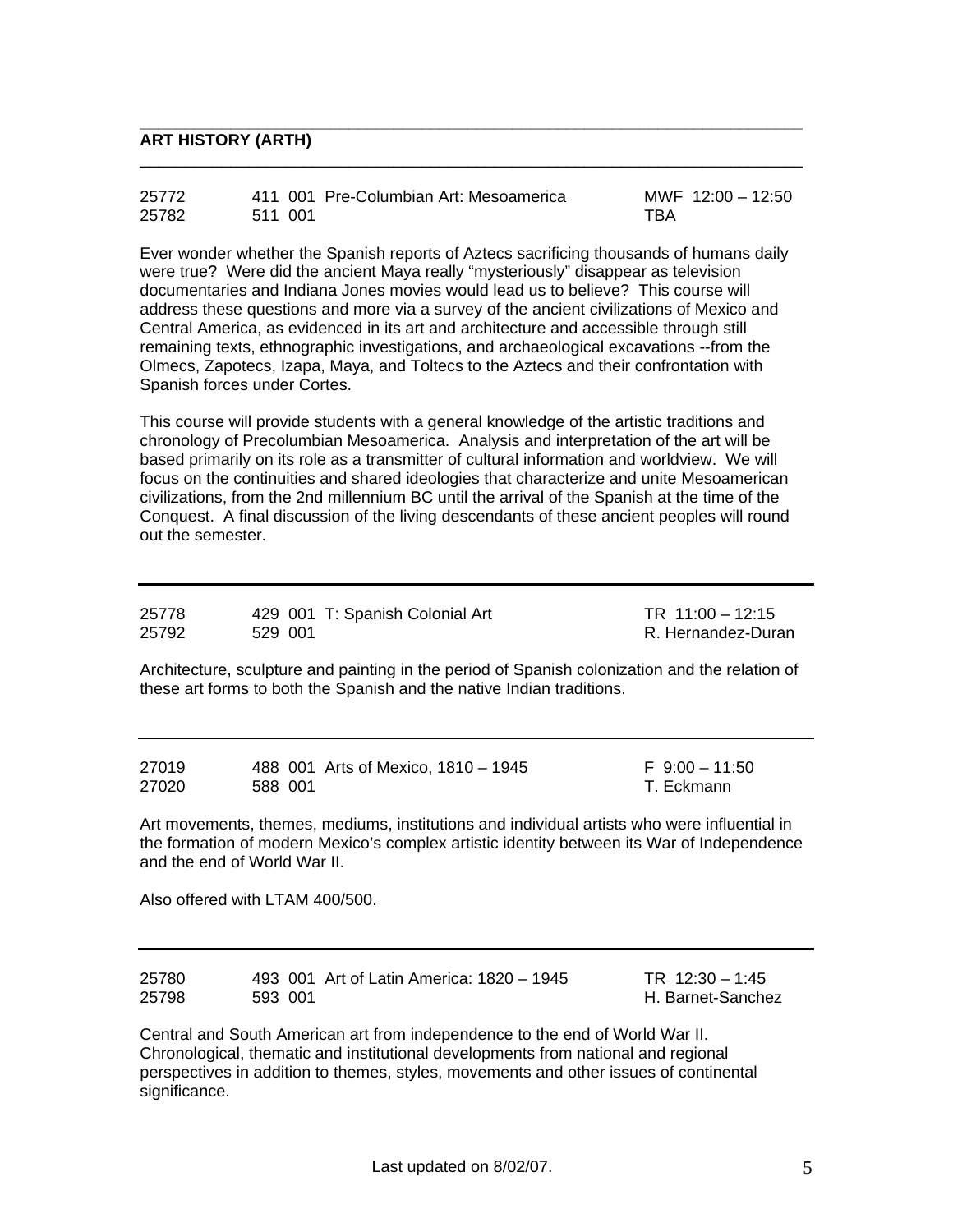| 24676 | 500 003 Philosophy & Methods of Art History | W $9:00 - 11:50$ |
|-------|---------------------------------------------|------------------|
|       |                                             | D. Craven        |

A seminar for graduate students in art history stressing the history of the discipline and the methodology of research. Open to graduate students in art history. Prerequisite for others: permission of instructor.

|       | <b>COMMUNITY AND REGIONAL PLANNING (CRP)</b>                                                                                                                                                                                                                                                                                                                                                                                                                                                                             |                                  |
|-------|--------------------------------------------------------------------------------------------------------------------------------------------------------------------------------------------------------------------------------------------------------------------------------------------------------------------------------------------------------------------------------------------------------------------------------------------------------------------------------------------------------------------------|----------------------------------|
| 17040 | 500 001 Planning Theory and Process                                                                                                                                                                                                                                                                                                                                                                                                                                                                                      | $TR \, 9:00 - 10:40$<br>C. Isaac |
|       | A broad overview of planning theory and history, with a focus on current planning paradigms<br>as they apply in practice. Introduces students to the roles professional planners play in<br>practice and the strategies they employ and dilemmas they encounter.                                                                                                                                                                                                                                                         |                                  |
| 17056 | 515 001 Natural Resource Field Methods                                                                                                                                                                                                                                                                                                                                                                                                                                                                                   | $F 8:00 - 10:30$<br>D. Henkel    |
|       | This course will teach applied techniques for analyzing land use suitability, ecological impact,<br>and proposed development within watersheds. A theoretical and applied understanding of<br>the effect of human interventions upon natural systems. Training in techniques of<br>biogeography, monitoring of ecological change, and land use decision models will be<br>addressed. The opportunity to apply those techniques in an actual case using a geographic<br>information system will be given to the students. |                                  |
| 26055 | 569 001 Rural Community Development                                                                                                                                                                                                                                                                                                                                                                                                                                                                                      | TR $11:00 - 12:15$<br>J. Rivera  |
|       | Principles and practice of rural area development. Emphasis on rural issues of the<br>Southwest. Includes field studies and analysis of theory.                                                                                                                                                                                                                                                                                                                                                                          |                                  |
|       | This course qualifies for the Southwest Studies Concentration in the MALAS program.                                                                                                                                                                                                                                                                                                                                                                                                                                      |                                  |
| 21885 | 570 005 Seminar: Community Based Practice                                                                                                                                                                                                                                                                                                                                                                                                                                                                                | TR 4:00 - 5:15<br>C. Isaac       |

This methods course in community development will introduce students to the nuts and bolts implementation of community based planning practice. The course will cover three primary areas of planning technique: a) community building techniques including visioning, strategic planning, and organizing strategies; b) organization building techniques including community based organization forms and functions, basics of non-profit management, and structuring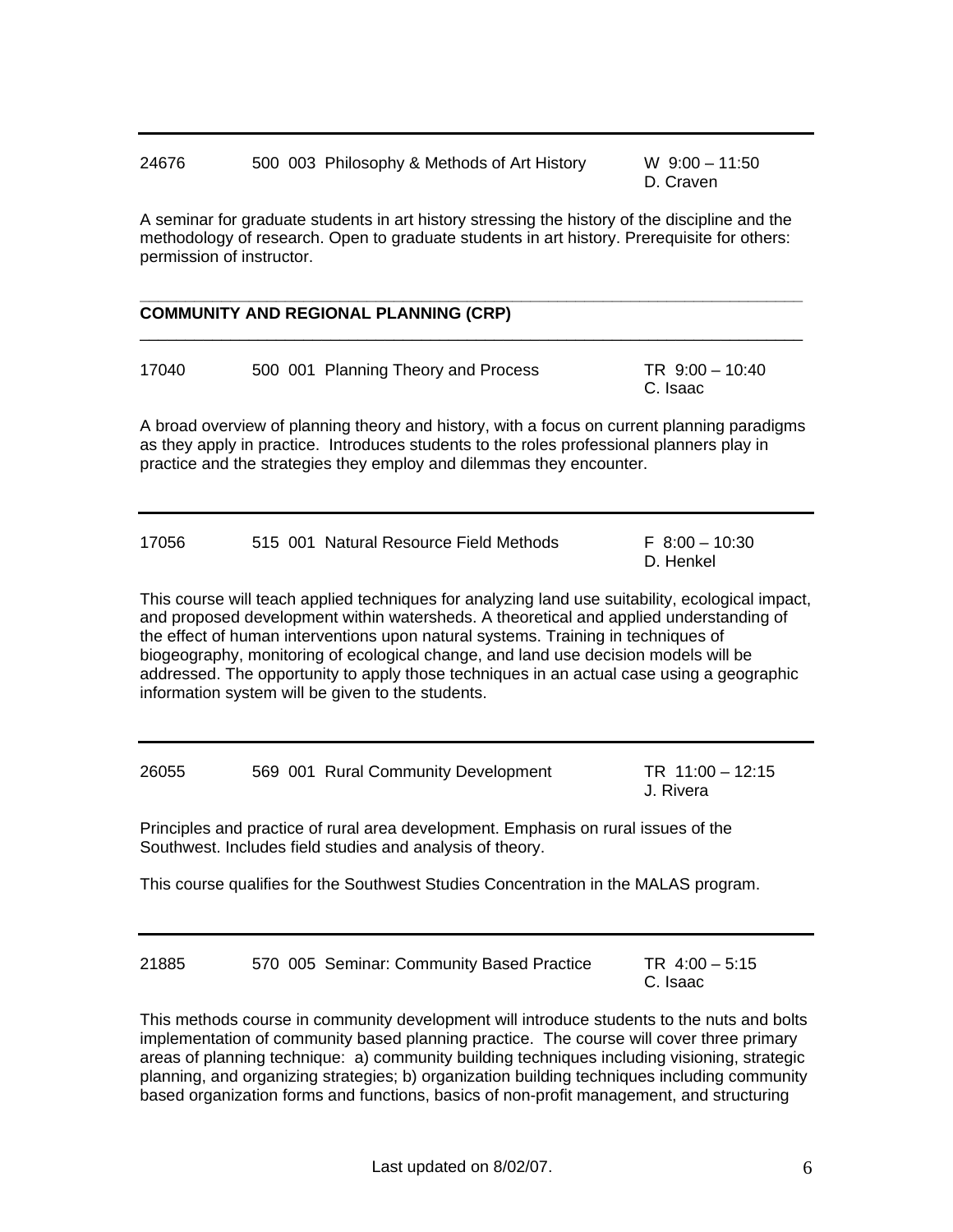community-government partnerships; and c) capacity building techniques, tailored to individual students professional interests and needs. The idea for capacity building is not only to explore the applied skills necessary to carry out a community development project or plan, but for students to examine ways to build program/project related capacity in collaboration with, and driven by community constituents. In addition to completing readings and participating in class discussion, students will be asked to design a community based plan or project as a final class output. Students may either work with an existing community development organization, or generate a hypothetical plan with a hypothetical organization, depending on their pre-existing professional skills and preparation.

| 27260 | 570 003 Seminar: Modeling the Environment                     | TR $11:00 - 12:15$<br>W. Fleming |
|-------|---------------------------------------------------------------|----------------------------------|
| 26057 | 574 001 Cultural Aspects of Community<br>Development Planning | R $5:30 - 8:00$<br>TBA           |

This course provides an understanding of how different cultural values, behavior and decision structures affect community development strategies. Its intention is to introduce planners, social scientists, development practitioners and researchers to community analysis and to cross-cultural aspects of planning. Four multicultural areas serve as cases for comparative analysis of community development.

| 17265 | 586 001 Planning Issues in Chicano Communities TR 11:00 - 12:15 |            |
|-------|-----------------------------------------------------------------|------------|
|       |                                                                 | T. Cordova |

This course is designed to apply planning concepts and techniques to issues facing Chicanos universally and Chicanos in the region, with reference to planning experiences in Chicano/a communities elsewhere. The course should address community development strategies, particularly those that are community driven, including community development corporations, issues of housing, economic self determination, and human services.

This course qualifies for the Southwest Studies Concentration in the MALAS program.

| <b>ECONOMICS (ECON)</b> |                                  |                                 |  |  |  |
|-------------------------|----------------------------------|---------------------------------|--|--|--|
| 10143                   | 421 001 Latin American Economics | $TR 11:00 - 12:15$<br>M. Binder |  |  |  |

This course explores Latin American economic development at the macroeconomic level. We will begin with the historical context, covering theories and issues that marked Latin America. Such topics will include import substitution-industrialization policies, debt crisis, inflation, structural adjustment, regional integration, privatization and the role of government. These topics are fundamental for a better understanding of the current macroeconomic conditions, trends and challenges that Latin America faces today, which is the ultimate goal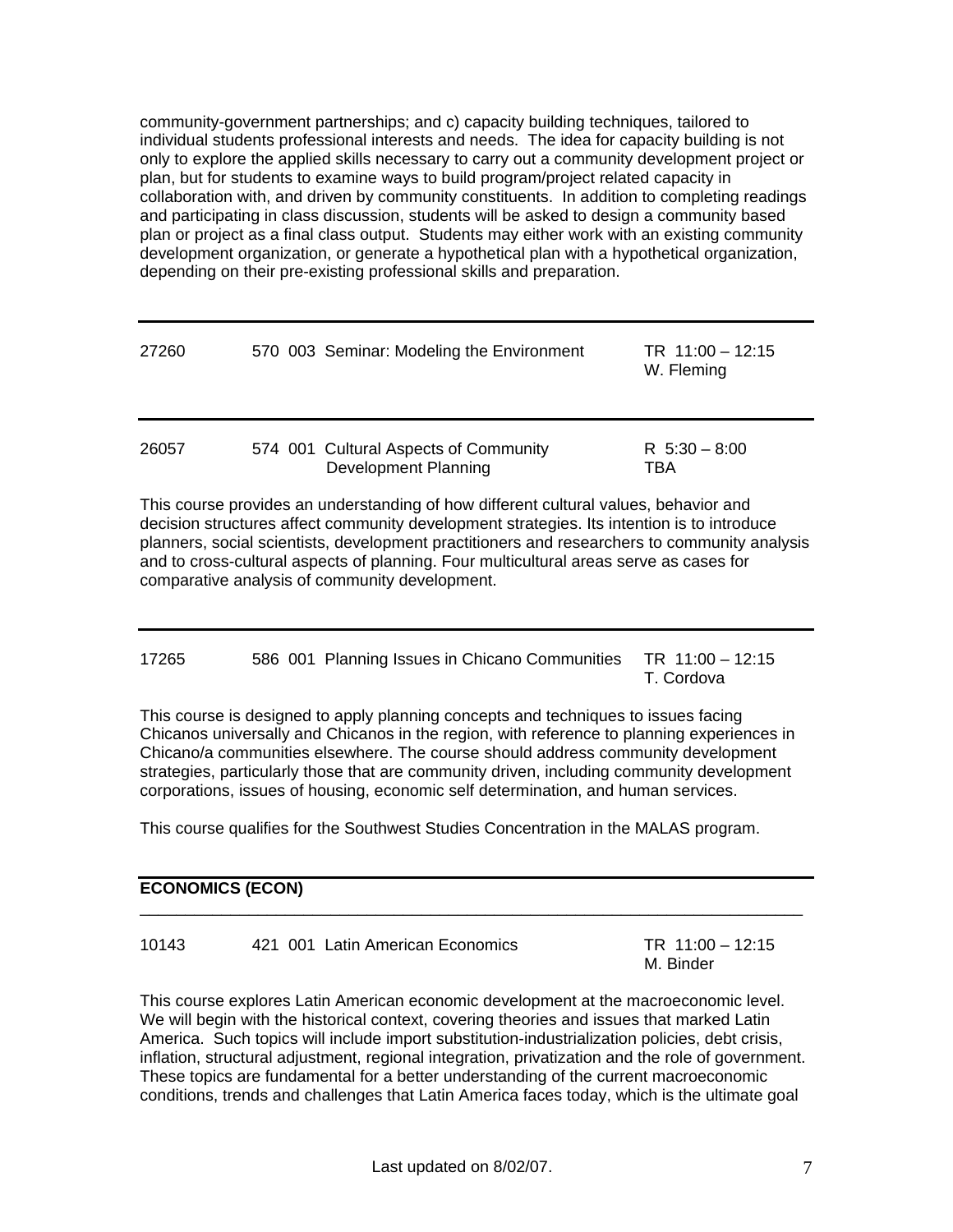of this course. Prerequisites: 300 or 303. Economics 423, taught in spring, is the companion course that covers microeconomic issues, such as labor markets, the agricultural sector, credit markets, environmental issues, schooling, health, fertility and poverty alleviation.

*The following Economics courses may also be taken. Students who want graduate credit for the following courses for the Latin American Economics concentration must have the instructor fill out a "Latin American Studies Course Content Form" (available from the LAS Academic Advisor). Latin American content in these courses may come from 1) a term paper that applies issues discussed in the course to Latin America, 2) substantial readings on the issue as it relates to Latin America. The content, however, must equal 50% of the course's overall content.*

| 10137                                                                                                                                                                                                                                                                   |  | 315 001 Money and Banking     | MWF $1:00 - 1:50$<br>TBA         |  |  |  |  |
|-------------------------------------------------------------------------------------------------------------------------------------------------------------------------------------------------------------------------------------------------------------------------|--|-------------------------------|----------------------------------|--|--|--|--|
| Principles of money, credit and banking; organization and operation of the banking system;<br>and the relationship between money, banking and the level of economic activity.                                                                                           |  |                               |                                  |  |  |  |  |
| 26515                                                                                                                                                                                                                                                                   |  | 321 001 Development Economics | MWF $11:00 - 11:50$<br>M. Binder |  |  |  |  |
| Theories of development and growth. Problems facing developing countries and possible<br>solutions. Historical case studies of some developing countries.                                                                                                               |  |                               |                                  |  |  |  |  |
| 26526                                                                                                                                                                                                                                                                   |  | 580 001 International Trade   | $TR 5:00 - 6:15$<br>D. Coes      |  |  |  |  |
| This course looks at the causes and patterns of trade; welfare and distributional effects of<br>trade; effects and political economy of trade policies such as tariffs, quotes, export subsidies;<br>regional economic integration; and international factor movements. |  |                               |                                  |  |  |  |  |

#### **ENGLISH (ENGL)**

| 26587 | 540 001 20 <sup>th</sup> Century Civil Rights Rhetoric | MWF $1:00 - 1:50$ |  |
|-------|--------------------------------------------------------|-------------------|--|
|       |                                                        | M.H. Kells        |  |

This course will explore the literature and rhetoric of the post-World War II US civil rights movements with special focus Mexican American civil rights movement between 1948-1968. The purpose of this class is to create opportunities to consider your roles as citizens through a deeper understanding of the past and present. We will begin this journey by collecting family and community oral histories. We will also view several films and invite guest speakers to share their stories. Our class will examine the key moments and issues that have faced minority and marginalized groups in the United States.

 $\overline{\phantom{a}}$  ,  $\overline{\phantom{a}}$  ,  $\overline{\phantom{a}}$  ,  $\overline{\phantom{a}}$  ,  $\overline{\phantom{a}}$  ,  $\overline{\phantom{a}}$  ,  $\overline{\phantom{a}}$  ,  $\overline{\phantom{a}}$  ,  $\overline{\phantom{a}}$  ,  $\overline{\phantom{a}}$  ,  $\overline{\phantom{a}}$  ,  $\overline{\phantom{a}}$  ,  $\overline{\phantom{a}}$  ,  $\overline{\phantom{a}}$  ,  $\overline{\phantom{a}}$  ,  $\overline{\phantom{a}}$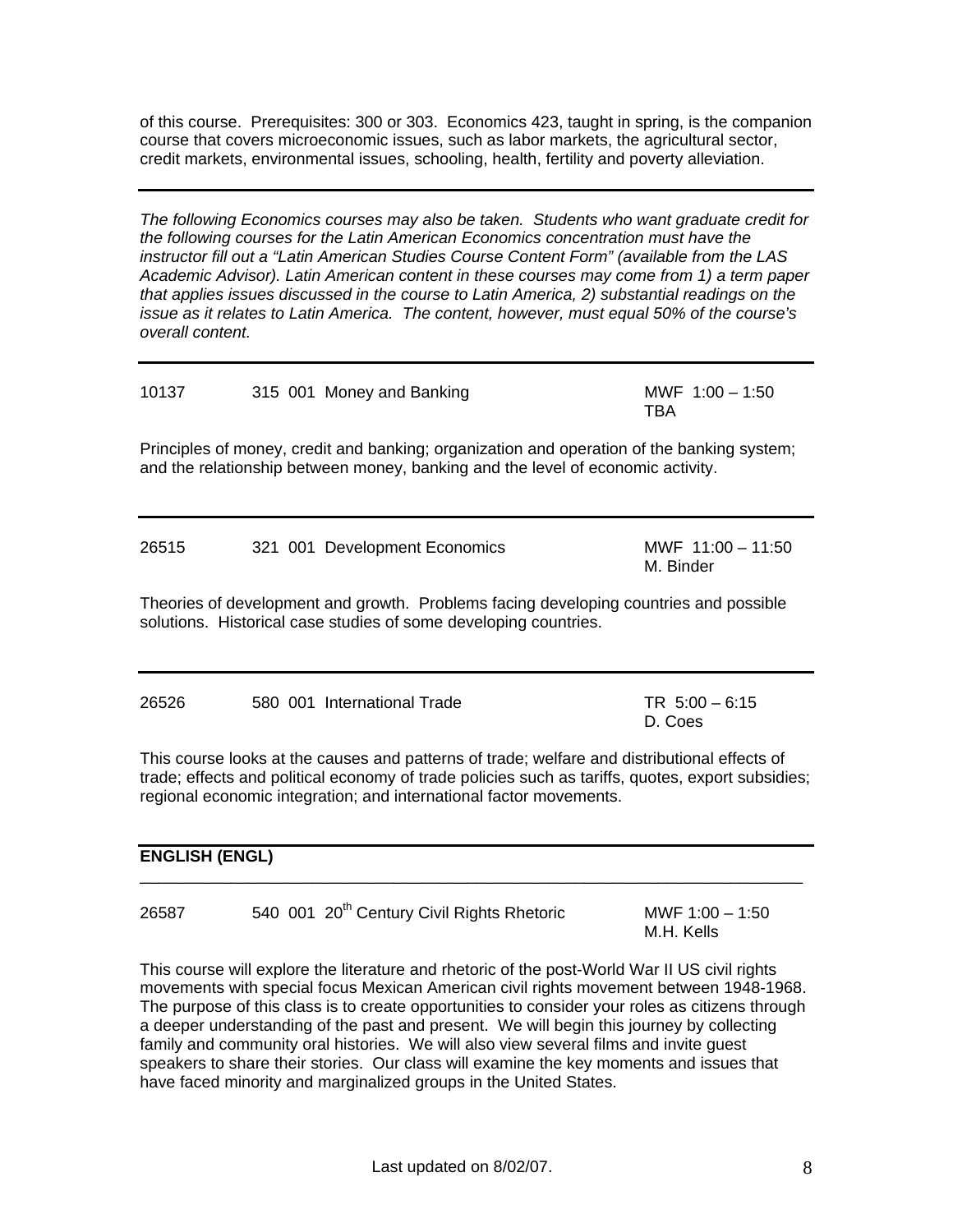The rich literary and rhetorical legacy of the post-World War II civil rights movements includes film, poetry, speeches, drama, essays, letters, fiction as well legal treatises and policies. These different genres of writing tell the stories of collective struggle, achievement, and citizenship that shape current trends in education, law, socio-economic status, language policies, and political participation.

The class will participate in the Fall 2007 Civil Rights Symposium at the University of New Mexico featuring panelists and key note speakers such as Dr. Vicente Ximenes and Dr. Henry Cisneros. The theme of UNM Civil Rights Symposium is "40 Years of Community Activism, 1967-2007: Civil Rights Reform, Then and Now." The event will feature roundtable discussion panels with UNM scholars in Women's Studies, African American Studies, Native American Studies, and Chicano Studies examining civic activism and civil rights reform over the past forty years. This course seeks to include a rich and diverse range of perspectives on U.S. civic engagement and civil rights reform, past and present.

This course qualifies for the Southwest Studies Concentration in the MALAS program.

#### **HISTORY (HIST)**

| 10929 | 300 003 ST: Race & Ethnicity in Latin America | MW $5:30 - 6:45$ |
|-------|-----------------------------------------------|------------------|
|       |                                               | S. Taylor        |

\_\_\_\_\_\_\_\_\_\_\_\_\_\_\_\_\_\_\_\_\_\_\_\_\_\_\_\_\_\_\_\_\_\_\_\_\_\_\_\_\_\_\_\_\_\_\_\_\_\_\_\_\_\_\_\_\_\_\_\_\_\_\_\_\_\_\_\_\_\_\_\_\_

This course will examine historically how different ideas about race and ethnicity have shaped Latin American politics and societies from colonial times to the present. Themes to be covered include the independent and shared colonial heritage of the Indian and black population and the impact of race mixture in the colonial framework; interactions of Iberian, American, African and Asian peoples; interaction of independence and race and the subsequent formation of the new Latin American nations; scientific racism and the development of different conceptualizations of individual racial heritages throughout the region; and how race has been expressed in popular Latin American culture. Although comprehensive in scope, this course gives special attention and emphasis to African-based populations and their racially mixed descendants. Race is an important analytical category for understanding the complex social and political relationships of Latin America. An examination of the theoretical and methodological aspects of race will aid in our knowledge of Latin American history.

| 10930 |  | 300 005 ST: Latin America Men and Masculinity |          | MWF $1:00 - 1:50$ |
|-------|--|-----------------------------------------------|----------|-------------------|
|       |  |                                               | J. White |                   |

The emerging field of inquiry into men and masculinity is built upon three decades of women's and gender history. Giving preference to theme over chronology, this course explores the role of masculinity in nation building, revolution and guerilla warfare, sexuality, and work and recreation in Latin America. The course will focus primarily on Mexico, Cuba, Central America, Brazil, Chile, and Argentina. In this course, gendered identities will be examined as fluid entities that are evolving and adapting in response to changing social, economic and cultural conditions, geographic location, and how men (and women) contest these constructions in their everyday lives. In addition to lectures and readings, the course will explore cultural representations of masculine identity that will include film and photography.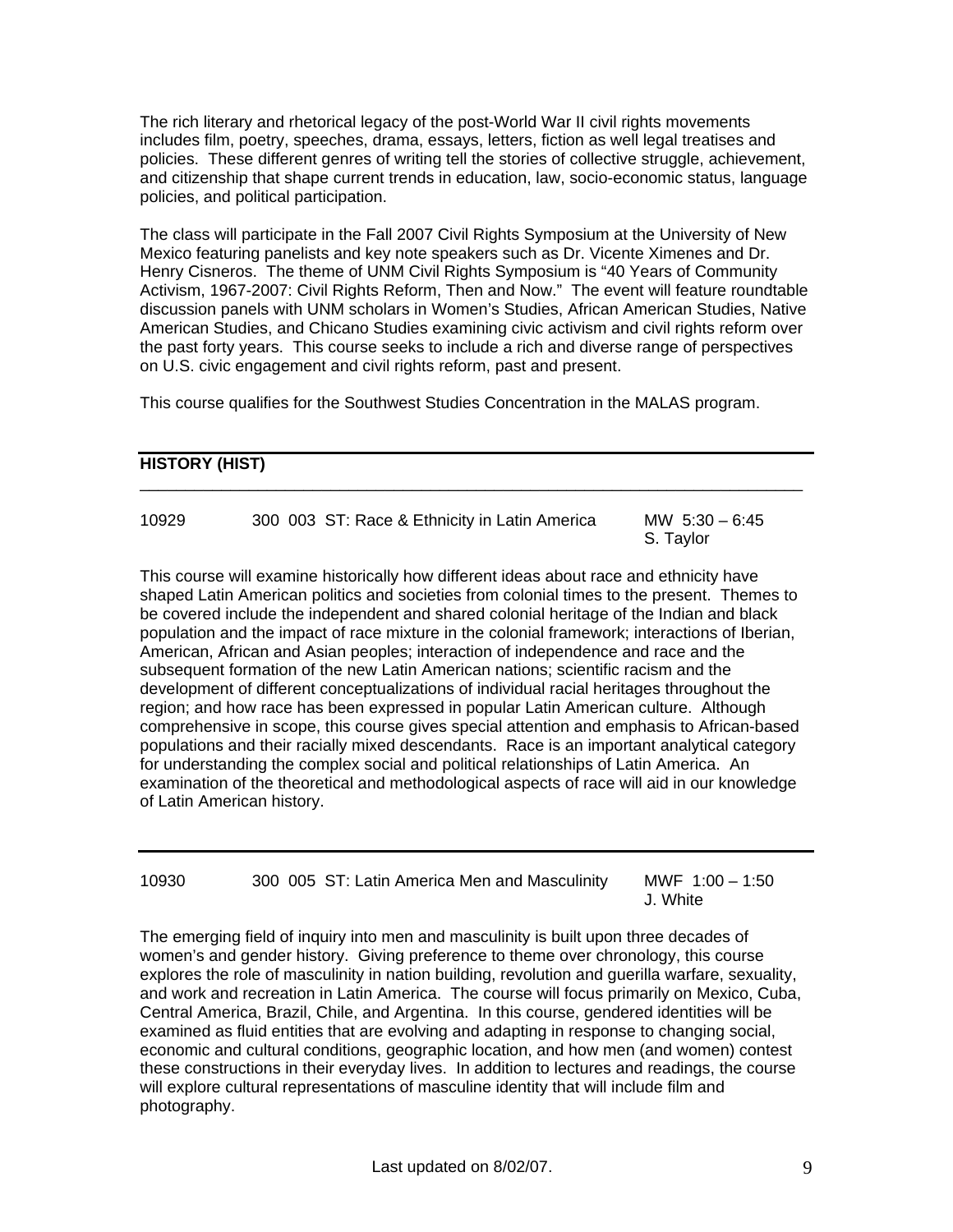| 26379 |         | 371 180 History of Early Mexico |
|-------|---------|---------------------------------|
| 27974 | 571 180 |                                 |

MWF 11:00 – 11:50 K. Gauderman

The History of Early Mexico, or New Spain, witnessed the painful transformation from sophisticated native civilizations to a complex multi-racial society. This evolution will be examined using historical literature and primary accounts written by Mexican men and women during the colonial period. The readings represent ethnic, class-based, and gendered distinctions among Mexico's diverse population. The course provides an introduction to the ancient, indigenous cultures of Mesoamerica and examines Mexico's political, economic, and social development under Spanish colonial rule. Special attention will be given to the social and cultural interaction between colonial Mexico's native, European, and African populations. Students will read, analyze, and discuss both primary and secondary sources to understand how history is conceived and written.

| 26391 |         | 374 001 Chile and Argentina Since 1820 | MWF $12:00 - 12:50$ |
|-------|---------|----------------------------------------|---------------------|
| 26416 | 574 001 |                                        | E. Hutchison        |

This course offers an intensive introduction to the countries of Southern South America in the national period, including Uruguay and Paraguay but with special emphasis on Chile and Argentina. We will begin by looking at the legacy of colonial rule, independence movements and the protracted process of national consolidation, and the social changes stemming from export-led growth and industrialization in the nineteenth and early twentieth century (including foreign immigration, the rise of organized labor, and changes in gender relations). Then we will analyze how the political experiences of the twentieth century – liberal reform, populism, revolution, military intervention and democratization – can be understood in terms of each country's political culture and institutional development. Why have generations of military and political leaders repeatedly failed to achieve sustainable development and political stability? How and why have authoritarian rulers come to power and enjoyed popular support? What do these national experiences tell us about the history of development, political sovereignty, democracy, and ethnic/class/gender relations in Latin America as a whole?

Course materials will include historical monographs, archival and published primary documents, testimonial literature, fiction and film. Class assignments and discussion will frequently revolve around two course readers of primary sources in translation – The Argentina Reader and The Chile Reader – allowing students to shape Dr. Hutchison's work as editor of The Chile Reader. In addition to required readings, students will complete a midterm, final exam, and several short writing assignments. Graduate students will also prepare additional readings, attend several special seminar meetings, and complete a 15 page research paper or equivalent work approved by the instructor.

| 26399 | 465 001 History of Immigration | TR $2:00 - 3:15$ |
|-------|--------------------------------|------------------|
| 26424 | 645 001                        | B. Reves         |
|       |                                |                  |

This course examines the history of immigration of the United States. We will contextualize historical immigration policies, attitudes and patterns, and review the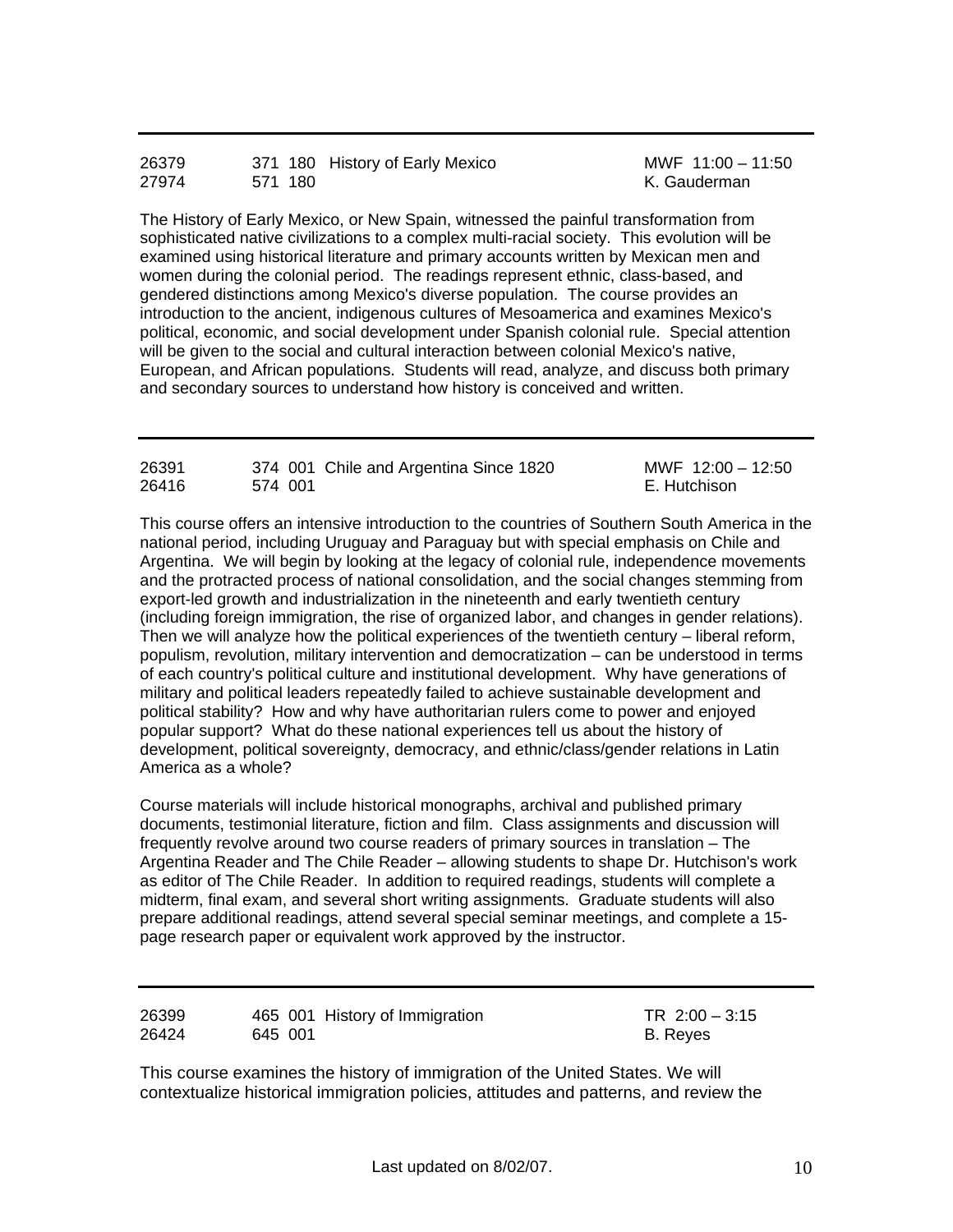broader political economy of the early colonial, 19<sup>th</sup> and 20<sup>th</sup> Century U.S. Topics of discussion will include the creation of nativist attitudes; the racialization of immigration; restrictionist legislation; push/pull factors that lead to mass immigration from Europe, Latin America and Asia; workers' programs and immigration reform; issues of assimilation and Americanization; immigrant cultural production; traditional views and new trends in the study of immigration. Course evaluation will be based on two tests and a research paper and presentation.

| 26400 |         | 469 001 Inter-American Relations | $T$ 5:30 $-$ 8:00 |
|-------|---------|----------------------------------|-------------------|
| 26425 | 649 001 |                                  | L. Hall           |

Traces the course of U.S. Latin American relations from U.S. independence to the present, with the greatest focus on the post-1945 period. Topics covered will include relations between the new nation and the independence movements in Latin America, regional power and emerging imperialism, economic relations, Latin America as a focus of the Cold War, environmental concerns, the illegal drug trade, and Latino immigration into the United States.

| 21272 | 666 001 US Immigration Sociopolitics and | $W$ 4:00 – 6:30    |
|-------|------------------------------------------|--------------------|
|       | Policy since 1820                        | M. Garcia y Griego |

History and politics of immigration in the context of U.S. political ideas and institutions taught as a seminar. Topics: The experience of Irish, German, Chinese, Italian, Jewish, Mexican, Nigerian, and other immigrants; the evolution of the historiography and social science literature on immigrant integration and assimilation; the ongoing debate over the direction of immigration policy (including a review of 200+ journalistic accounts of the 21st century); border, security and post 9/11 issues; the role of the judiciary; comparison to the experiences of native-born nonwhite minorities; and comparison to the policy experiences of European countries.

This course qualifies for the Southwest Studies Concentration in the MALAS program.

| 26456 | 687 001 Public Violence, State, and Nation | $W$ 4:00 – 6:30 |
|-------|--------------------------------------------|-----------------|
|       | in Latin America                           | E. Hutchison    |

The category "public violence" refers to the actions of a variety of disparate groups that engage in military activities, usually in order to gain control over the state or obtain power within it. In this seminar, we will examine both professional military institutions (the creation, training and recruitment of the armed forces) as well as military groups and movements that are not formal agents of state power (*guerillas*, death squads, and gangs). Because public violence has been an integral part of Latin American state- and nation-building, seminar readings and discussions will address a variety of critical themes of the modern period, such as *caudillismo*, revolution, military authoritarianism, and inter-American relations. Students will also examine how scholars of public violence have employed categories of gender, sexuality, and race, as well as ethnographic method and discourse analysis, to reinterpret existing narratives of Latin American military history.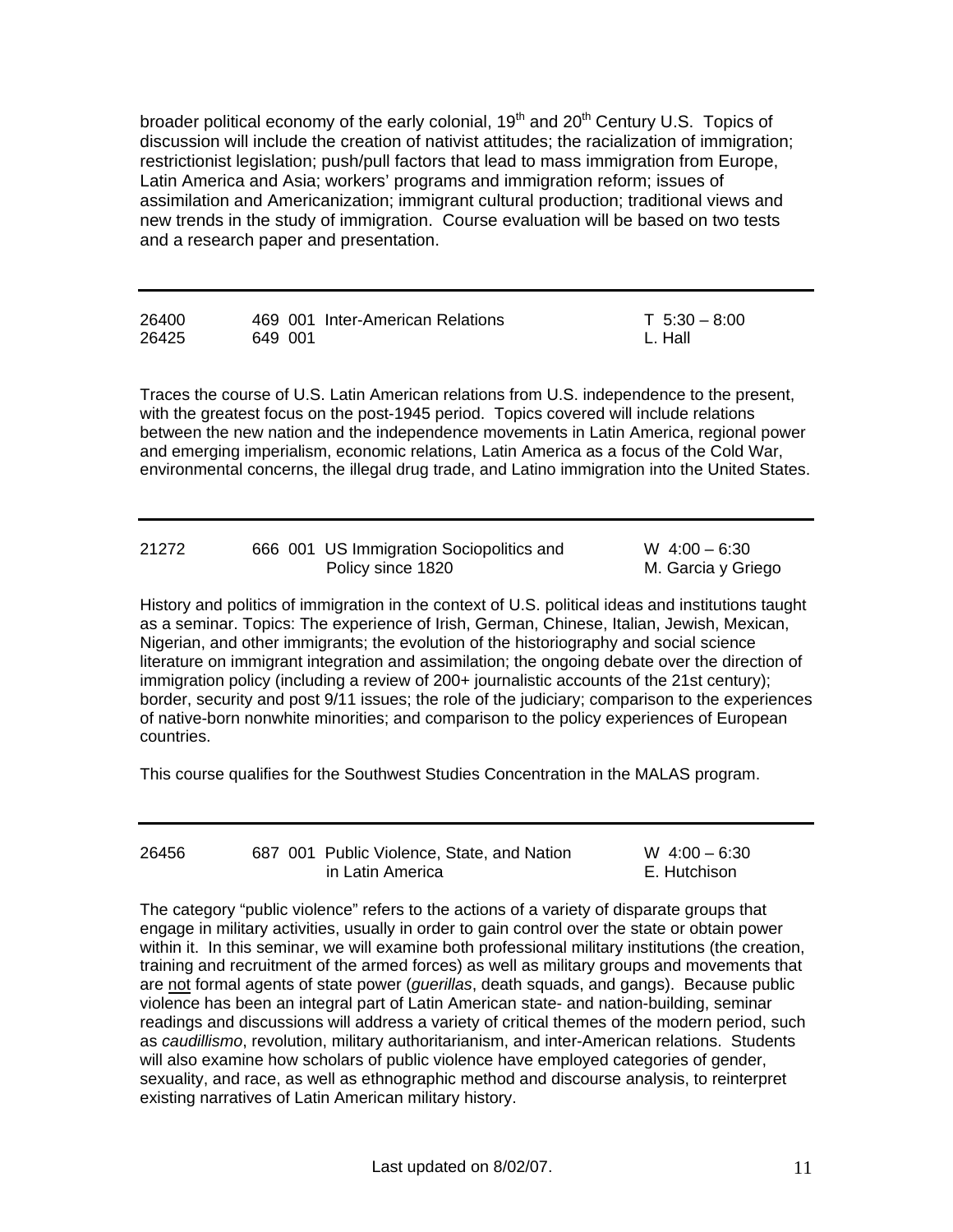This seminar will also focus on issues of research methodology and historical narrative, as students design and execute a semester-long research project on some aspect of public violence in Latin America. This 20 to 30 page research paper must be based on primary sources: although many of these will only be available in Spanish or Portuguese, students with lesser facility in that language may structure a topic around appropriate Englishlanguage sources. The research and writing process will be collaborative, in that students will be required to present their work and critique that of others throughout the semester.

| 21277 | 690 001 Seminar: History of Latin American |                        | M $4:00 - 6:30$ |
|-------|--------------------------------------------|------------------------|-----------------|
|       |                                            | <b>Popular Culture</b> | L. Hall         |

This seminar will examine the historical development of popular culture in Latin America, with topics including religion and ritual, entertainment, food, films and television, comic books, etc. There will be an emphasis on issues of gender as expressed in and through these popular cultural forms. Course requirements will include several short papers, a presentation and a final research paper or essay.

#### **LATIN AMERICAN STUDIES (LTAM)**

| 27021 |         | 400 001 T: Arts of Mexico, 1810 - 1945 | $F \cdot 9:00 - 11:50$ |
|-------|---------|----------------------------------------|------------------------|
| 27022 | 500 001 |                                        | T. Eckmann             |

Art movements, themes, mediums, institutions and individual artists who were influential in the formation of modern Mexico's complex artistic identity between its War of Independence and the end of World War II.

 $\overline{\phantom{a}}$  ,  $\overline{\phantom{a}}$  ,  $\overline{\phantom{a}}$  ,  $\overline{\phantom{a}}$  ,  $\overline{\phantom{a}}$  ,  $\overline{\phantom{a}}$  ,  $\overline{\phantom{a}}$  ,  $\overline{\phantom{a}}$  ,  $\overline{\phantom{a}}$  ,  $\overline{\phantom{a}}$  ,  $\overline{\phantom{a}}$  ,  $\overline{\phantom{a}}$  ,  $\overline{\phantom{a}}$  ,  $\overline{\phantom{a}}$  ,  $\overline{\phantom{a}}$  ,  $\overline{\phantom{a}}$ 

Also offered with ARTH 488/588.

| 27121 | 400 002 ST: Relg & Justice in Cent. Am. | TR $4:00 - 5:15$ |
|-------|-----------------------------------------|------------------|
|       |                                         | R. Wood          |

This class will introduce students to Central American recent social history; specifically, issues pertaining to politically charged religious movements and U.S.-Central American relations. It will also serve as an orientation seminar with the hope of establishing solidarity within the group.

In conjunction with the UNM Office of International Programs and Studies approved study abroad program*, Faith, Spirituality, and Solidarity in Latin America* (during the 2007-08 winter intercession), students are required to participate in a one-credit course that provides a basic background information of the issues to be explored while abroad. This course will be offered as a prerequisite for program participation*.* The remaining two-credits will be earned on site in Central America.

During the fall 2007 semester, the class will meet one hour per week to introduce the issues to be explored during the travel portion of the course. Students will be required to engage in weekly readings regarding a specific issue on Central American religious movements, current social and political structure and the history U.S. foreign policy in the region. The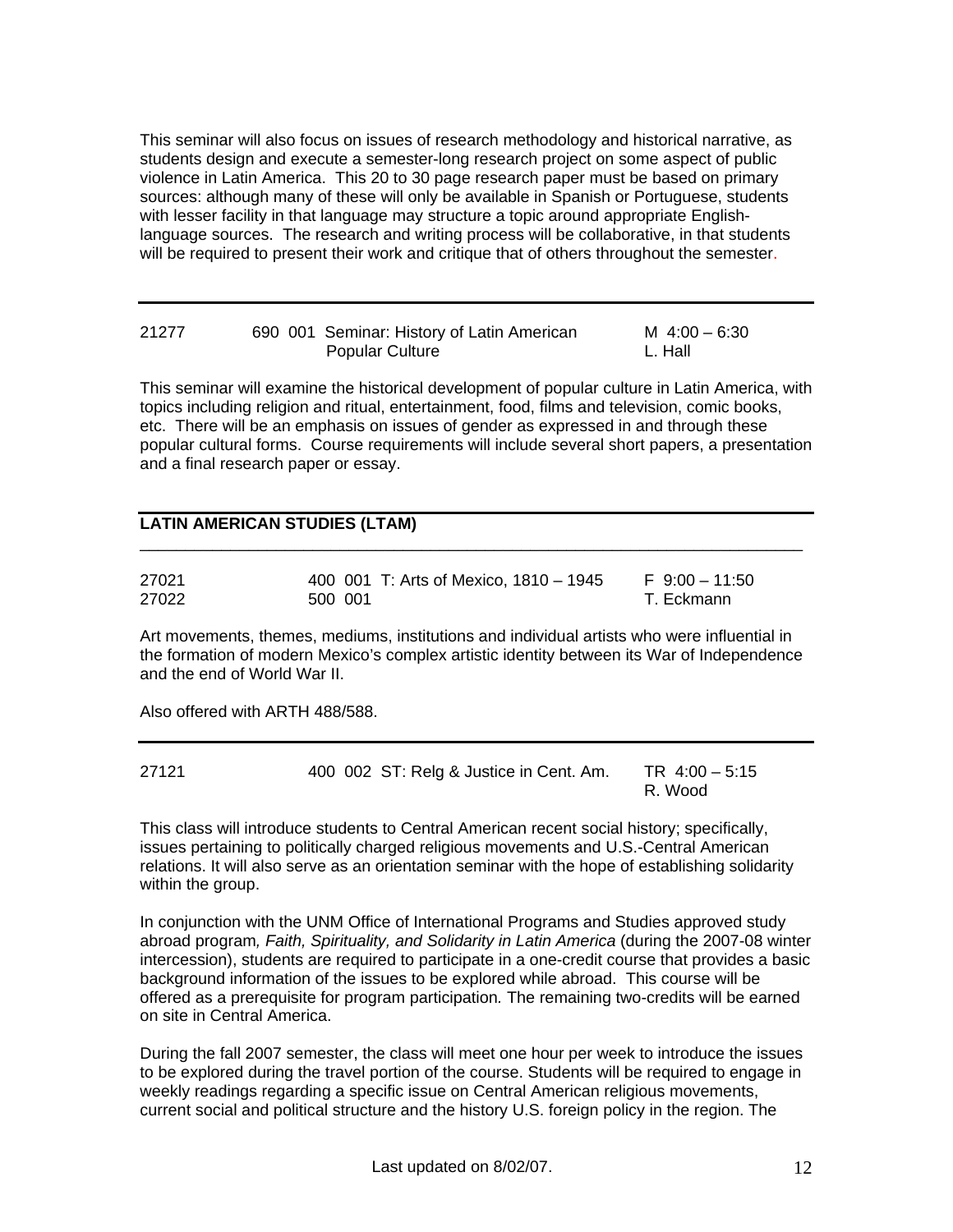remaining two credits worth of course work will be earned on-site in Honduras while working in collaboration with a staff member Augsburg College. Upon returning to the United States, students will be required to submit a five page reflection paper describing their experience on their knowledge of the current Central American social situation and how the class may shape their future education and career.

In accordance with UNM's curriculum seeking to integrate learning with real life application, this course will enhance the students' on site experience in Central America by providing background knowledge of the deeper issues to be explored. Additionally, the course addresses multicultural issues with Guatemalan indigenous cultures and different of Central American nationalities, proving New Mexico students with a greater understanding of Native American and Hispanic traditions.

Also offered with RELG 247 and SOC 398.

| TBA | 500 001 Topics: Politics & Markets in | M $9:30 - 12:00$ |
|-----|---------------------------------------|------------------|
|     | Latin America                         | A. Schrank       |

This graduate seminar will examine the adoption and implementation of free market economic reforms in late twentieth century Latin America. We will pay particularly careful attention to: (i) the reforms themselves (e.g., privatization, liberalization, deregulation); (ii) the various obstacles to their adoption and implementation (e.g., veto players, distributional and transitional costs, bureaucratic aggrandizement, etc.); (iii) the means through which they were overcome (e.g., logrolling, side payments, issue linkage, trade and loan conditionality, etc.); and (iv) the methods through which they've been studied. We will conclude by reflecting upon the Latin American left's recent electoral and popular victories. Do they herald the resuscitation of traditional populism, a temporary aberration, or something else entirely?

Also offered with POLS 521.

## **LAW (LAW)**

**Please note: Regular MA/LAS students who are interested in taking these courses should contact the professor for permission to enroll. You must also arrange to incorporate Latin American content into the course if there is not sufficient course work included. In addition, you should contact Pat Trainor (Registrar of the Law School) and complete the required paperwork to enroll in a Law class. These courses typically fall under the "limited enrollment" policy, meaning that Law School students are given first priority. If slots are available, students outside the Law School may enroll with faculty permission.** 

\_\_\_\_\_\_\_\_\_\_\_\_\_\_\_\_\_\_\_\_\_\_\_\_\_\_\_\_\_\_\_\_\_\_\_\_\_\_\_\_\_\_\_\_\_\_\_\_\_\_\_\_\_\_\_\_\_\_\_\_\_\_\_\_\_\_\_\_\_\_\_\_\_\_\_\_\_\_

| 25687 | 541 001 Human Rights Law | TBA.<br>J. Moore |
|-------|--------------------------|------------------|
|       |                          |                  |

This course will examine the different legal mechanisms for the enforcement of international human rights norms, which have been established in various regions of the world. Particular attention will be devoted to three regional intergovernmental organizations: the Organization of American States, the Council of Europe, and the Organization of African Unity. In studying the efforts of these regional institutions to implement human rights protections, the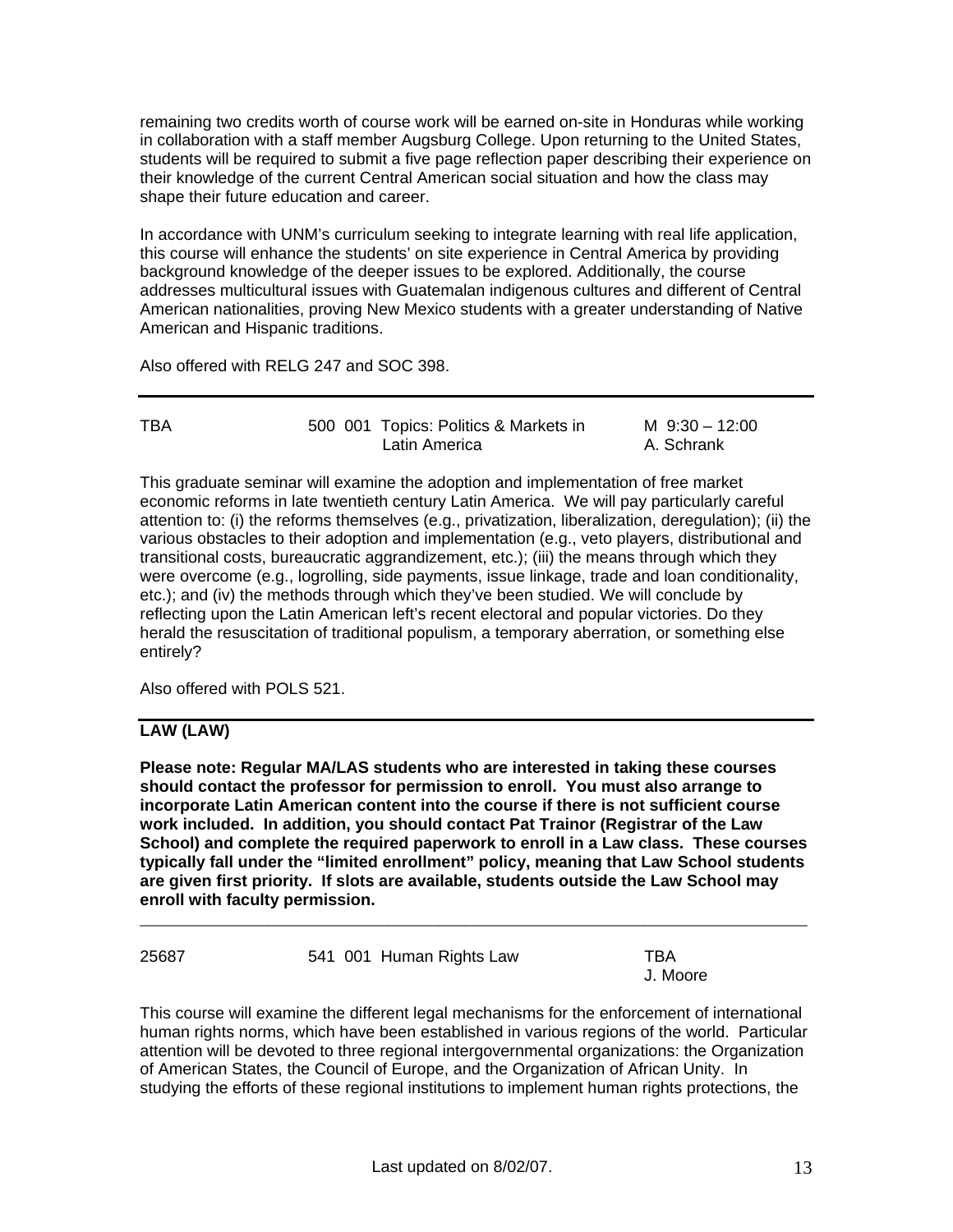course will explore the extent to which the culture, history, and character of political oppression in each region are reflected in the various legal frameworks, that have evolved.

| 25719 |  | 667 001 Immigration Law | TBA               |
|-------|--|-------------------------|-------------------|
|       |  |                         | G. Valencia-Weber |

This 3 credit hours course examines the multitude of issues involving the immigrants and the law. Starting with the historical origins of the United States immigration law, the course will focus on family based, employer sponsored, asylum, naturalization, exclusion, and deportation regulations. The impact of the US Patriot Act will also be explored. Beyond the substantive analysis, the course will address the practical aspects of working as an immigration attorney. Various guests will provide insights into topics ranging from enforcement of regulations to being subject to the immigration procedures.

#### **LINGUISTICS (LING)**

| 12618 | 401 001 T: Quichua I | TR $9:30 - 10:45$ |
|-------|----------------------|-------------------|
|       |                      | N. Schwartz       |

 $\overline{\phantom{a}}$  ,  $\overline{\phantom{a}}$  ,  $\overline{\phantom{a}}$  ,  $\overline{\phantom{a}}$  ,  $\overline{\phantom{a}}$  ,  $\overline{\phantom{a}}$  ,  $\overline{\phantom{a}}$  ,  $\overline{\phantom{a}}$  ,  $\overline{\phantom{a}}$  ,  $\overline{\phantom{a}}$  ,  $\overline{\phantom{a}}$  ,  $\overline{\phantom{a}}$  ,  $\overline{\phantom{a}}$  ,  $\overline{\phantom{a}}$  ,  $\overline{\phantom{a}}$  ,  $\overline{\phantom{a}}$ 

The Quichua language is unique to Ecuador, and the dialect taught in this class is spoken in Otavalo, Province of Imbabura, Ecuador. This course will emphasize conversational Quichua through the use of music, games, conversation, vocabulary, and grammar.

| 21452 | 401 002 T: Quiche Maya I | MW $5:30 - 6:45$ |
|-------|--------------------------|------------------|
|       |                          | J. Mondloch      |

Quiche is the most widely spoken Mayan language in Guatemala. The students will study the sounds and the basic grammar of the language. The spoken language will be emphasized through classroom exercises and audio tapes available to the students.

| <b>MANAGEMENT (MGT)</b> |                                                         |                                                |  |
|-------------------------|---------------------------------------------------------|------------------------------------------------|--|
| 27585                   | 594 001 ST: Sustainable Enterprise-<br>Global and Local | W $9:00 - 11:45$<br>D. DiGregorio<br>D. Henkel |  |

This course will explore issues related to the creation of new organizations that contribute to the sustainable development of regions.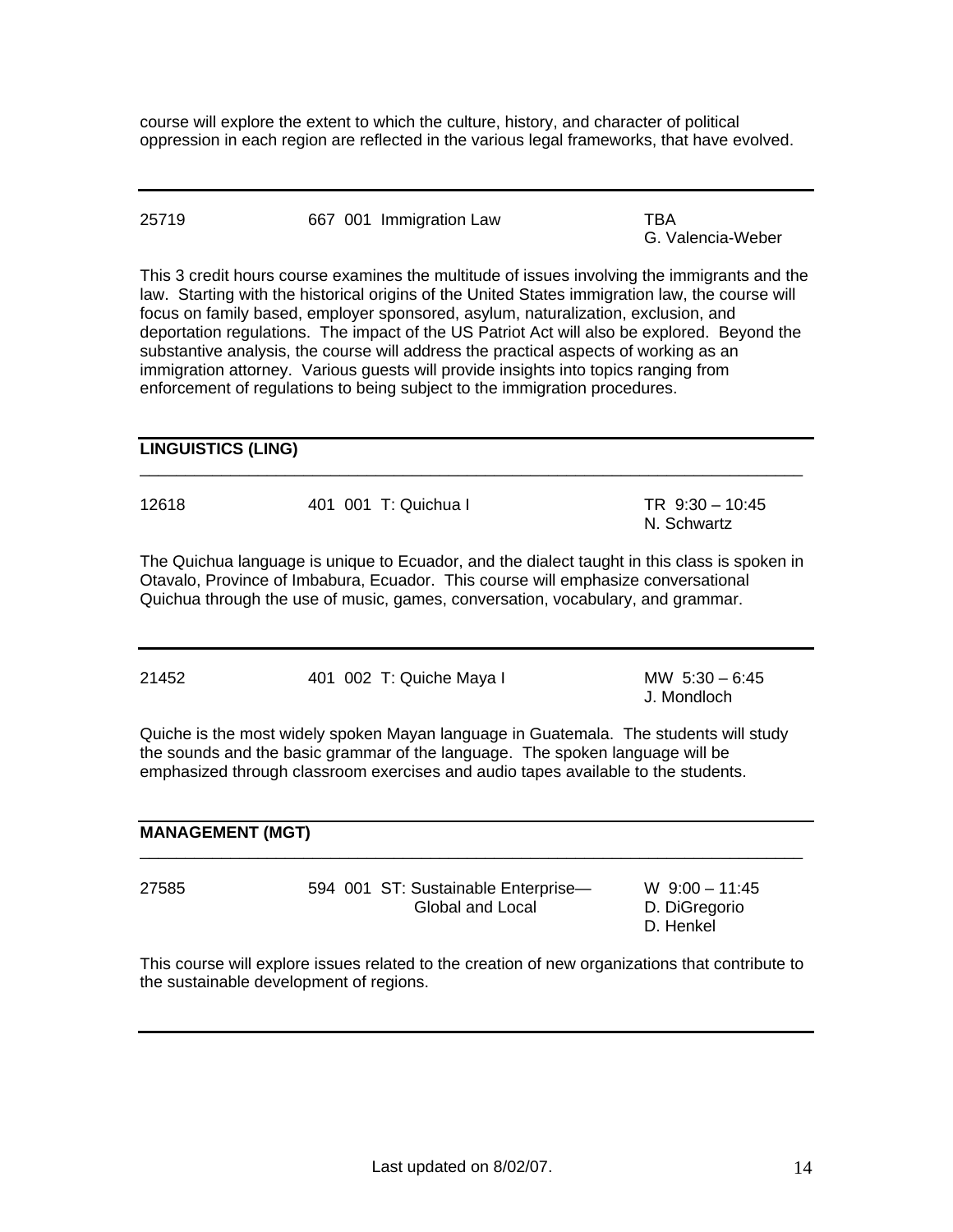| 24379 | 596 002 Entry Strategies for International | TR $9:30 - 10:45$ |
|-------|--------------------------------------------|-------------------|
|       | Markets                                    | D. DiGregorio     |

Teaches the practical science and craft of international business operations, such as exports. The international business strategies of firms are analyzed through fundamental analysis and technical analysis using real cases.

#### **POLITICAL SCIENCE (POLS)**

| 26150 |  | 346 003 International Political Economy | TR 9:30 - 10:45 |
|-------|--|-----------------------------------------|-----------------|
|       |  |                                         | TBA             |

 $\overline{\phantom{a}}$  ,  $\overline{\phantom{a}}$  ,  $\overline{\phantom{a}}$  ,  $\overline{\phantom{a}}$  ,  $\overline{\phantom{a}}$  ,  $\overline{\phantom{a}}$  ,  $\overline{\phantom{a}}$  ,  $\overline{\phantom{a}}$  ,  $\overline{\phantom{a}}$  ,  $\overline{\phantom{a}}$  ,  $\overline{\phantom{a}}$  ,  $\overline{\phantom{a}}$  ,  $\overline{\phantom{a}}$  ,  $\overline{\phantom{a}}$  ,  $\overline{\phantom{a}}$  ,  $\overline{\phantom{a}}$ 

Examines contemporary issues in international political economy, including competition and cooperation among advanced industrial nations, relations between rich and poor nations, international trade, global finance and production, and globalization.

| 27126 | 512 007 Hispanics in US Politics | $W$ 4:00 – 6:30 |  |
|-------|----------------------------------|-----------------|--|
|       |                                  | C. Sierra       |  |

The 2000 U.S. Census revealed that the Spanish origin population in the United States had surpassed the African American population as the nation's largest ethnic/racial minority population. This demographic shift, in part based on high levels of immigration from Latin America, has thrust the Latino population into the national spotlight as never before. The political status and political behavior of Hispanics now command significant attention from politicians, pundits, the media, and scholars alike. This course will examine Hispanic politics in light of its increasing significance and complexity. The course will address commonality and difference across pan-ethnic groups (Mexican, Puerto Rican, Cuban, etc.), while focusing on the politics of the Mexican Americans/Chicanos—the largest among all Spanish origin groups. Topics include Hispanic voting behavior, interest group mobilization, and political representation for Hispanics at the national, state, and local levels. In addition, the course will provide for analysis of the 2008 presidential campaign as well as the politics of immigration—both hot topics in contemporary American politics.

This course qualifies for the Southwest Studies Concentration in the MALAS program.

| TBA | 521 001 Research Seminar: Politics & | M $9:30 - 12:00$ |
|-----|--------------------------------------|------------------|
|     | Markets in Latin America             | A. Schrank       |

This graduate seminar will examine the adoption and implementation of free market economic reforms in late twentieth century Latin America. We will pay particularly careful attention to: (i) the reforms themselves (e.g., privatization, liberalization, deregulation); (ii) the various obstacles to their adoption and implementation (e.g., veto players, distributional and transitional costs, bureaucratic aggrandizement, etc.); (iii) the means through which they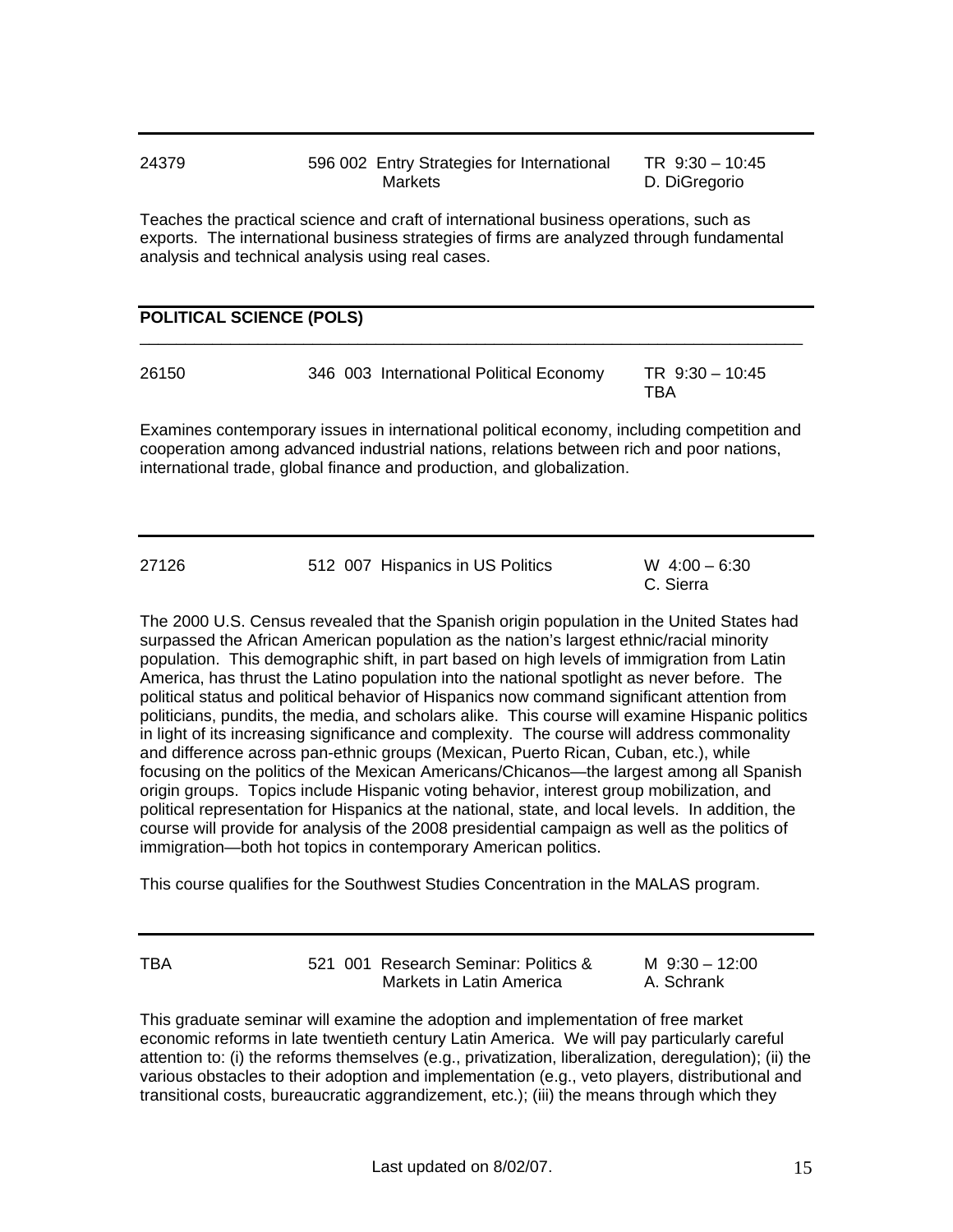were overcome (e.g., logrolling, side payments, issue linkage, trade and loan conditionality, etc.); and (iv) the methods through which they've been studied. We will conclude by reflecting upon the Latin American left's recent electoral and popular victories. Do they herald the resuscitation of traditional populism, a temporary aberration, or something else entirely?

Also offered with LTAM 500.

| 12295 | 525 001 Pro-Seminar in Latin | $T$ 4:00 – 6:30 |
|-------|------------------------------|-----------------|
|       | <b>American Politics</b>     | K. Hochstetler  |

This course provides an intensive, graduate-level overview of major theoretical approaches to the study of Latin American politics and political economy. It begins with an examination of modernization, dependency, bureaucratic-authoritarian, and political culture theories, then proceeds to study more contemporary structural, institutional, and rational choice approaches. These conceptual and theoretical approaches will be applied to a broad range of specific topics, including regime change, labor and social movements, political economy, U.S.-Latin American relations, democratic institutions, and systems of interest representation. The course entails extensive reading and critical discussion of classic works in the field. Class participation will be heavily emphasized. Written assignments will include an exam and an analytical survey of the literature. Previous upper-level work in Latin American politics is a prerequisite.

#### **PORTUGUESE (PORT)**

| 13063<br>275 001 Intensive Beginning Portuguese | MWF $1:00 - 1:50$<br>TR $12:30 - 1:45$<br>M. Henrique |
|-------------------------------------------------|-------------------------------------------------------|
|-------------------------------------------------|-------------------------------------------------------|

 $\overline{\phantom{a}}$  ,  $\overline{\phantom{a}}$  ,  $\overline{\phantom{a}}$  ,  $\overline{\phantom{a}}$  ,  $\overline{\phantom{a}}$  ,  $\overline{\phantom{a}}$  ,  $\overline{\phantom{a}}$  ,  $\overline{\phantom{a}}$  ,  $\overline{\phantom{a}}$  ,  $\overline{\phantom{a}}$  ,  $\overline{\phantom{a}}$  ,  $\overline{\phantom{a}}$  ,  $\overline{\phantom{a}}$  ,  $\overline{\phantom{a}}$  ,  $\overline{\phantom{a}}$  ,  $\overline{\phantom{a}}$ 

An accelerated language class for Spanish speakers who have native language skills or three years of college level Spanish classes. The course utilizes knowledge of Spanish for comparisons and as a base for building Portuguese language skills in reading, writing, speaking, and listening. Grades are based on exams, homework, journal writing, and class participation. The class meets five days a week.

13064 275 002 Intensive Beginning Portuguese MWF 11:00 – 11:50

 TR 11:00 – 12:15 the contract of the contract of the contract of the contract of the contract of the contract of the contract o

The first in a two-semester sequence of accelerated coursework for students with little knowledge of Spanish or any other Romance language who want to learn Portuguese quickly. Introduces Portuguese as a world language within a communicative approach that focuses on developing listening, speaking, reading, and writing skills. Grades are based on exams, homework, journal writing, and class participation. The class meets five days a week.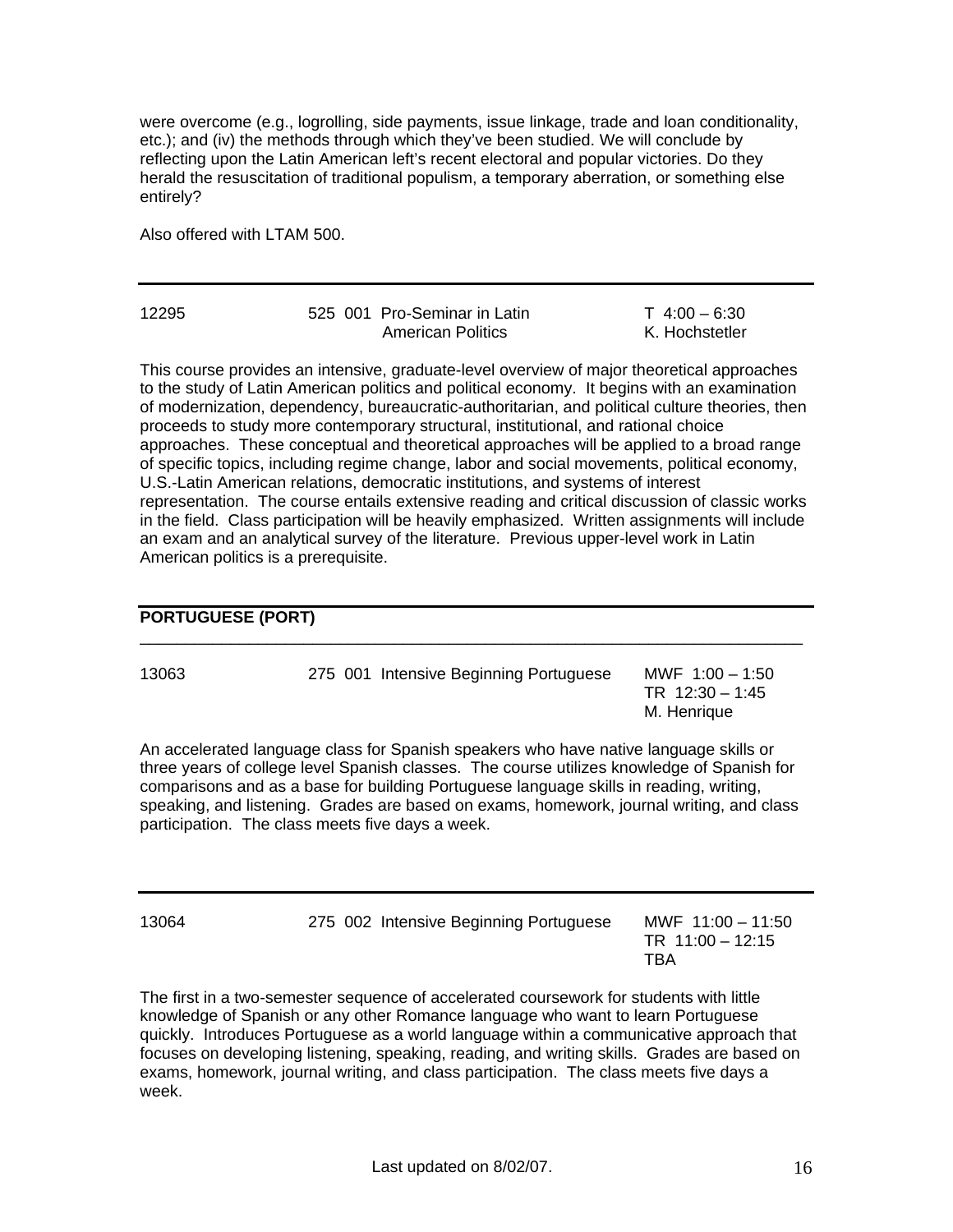| 13065 | 276 001 Intensive Intermediate Portuguese MWF 11:00 - 11:50 |                    |
|-------|-------------------------------------------------------------|--------------------|
|       |                                                             | TR $11:00 - 12:15$ |
|       |                                                             | L. Bezerra         |

The second in a two-semester sequence of accelerated coursework for students with little knowledge of Spanish or any other Romance language. This class also is appropriate for students who have completed PORT 101 & 102. The class is taught using a communicative approach and involves more sophisticated use of Portuguese in speaking and writing. Grades are based on exams, homework, journal writing, and class participation. The class meets five days a week.

| 13066 |         | 311 001 Culture and Composition | TR $12:30 - 1:45$ |
|-------|---------|---------------------------------|-------------------|
| 13079 | 511 001 |                                 | M. Milleret       |

This course is designed to help students develop their vocabulary, grammar, and analytical skills through discussion, debate, and in written compositions. Course materials focus on cultural topics of relevance to the Portuguese-speaking world. Grades are based on homework, oral presentations, compositions, and tests.

| 26129 | 414 001 T: Afro-Brazilian Culture | MWF $12:00 - 12:50$ |
|-------|-----------------------------------|---------------------|
| 26130 | 514 001                           | M. Alves            |

A glance at the multiple forms of Brazilian social and cultural identity reveals the manifold socio-cultural expressions that originated in the African continent and were transported to Brazil via the Atlantic slave trade. Once in the New World, millenarian traditions from Africa came into contact with the socio-cultural practices of both indigenous and European populations. It is in this contact-zone that the richness and complexity of Afro-Brazilian culture comes about and becomes synonymous with "Brazilianess."

Afro-Brazilian culture is manifested through music, painting, dance, song, spoken and written word, sculpture, bodily ornaments, food, clothing, architecture, and sports. In addition, it also dialogues and influences various aspects of society such as the justice system, education, environment, housing, work place, health etc. Afro-Brazilian women occupy a prominent place within this complex panorama and contribute to it through the creation of an Afro-Brazilian aesthetic tradition. This aesthetic tradition is of importance not only to Afro-Brazilians, but furthermore, to the entirety of society because it represents a space of creation and re-creation, of beauty that transmits the notion of a singular identity.

This course's objective is to provide the students with an in-depth introduction to Afro-Brazilian culture with an emphasis on the experience of Afro-Brazilian women. We will view audio-visual materials created by Ayana Dandara Alves Xavier and watch films. Grading components: Final presentation about an aspect of Afro-Brazilian culture.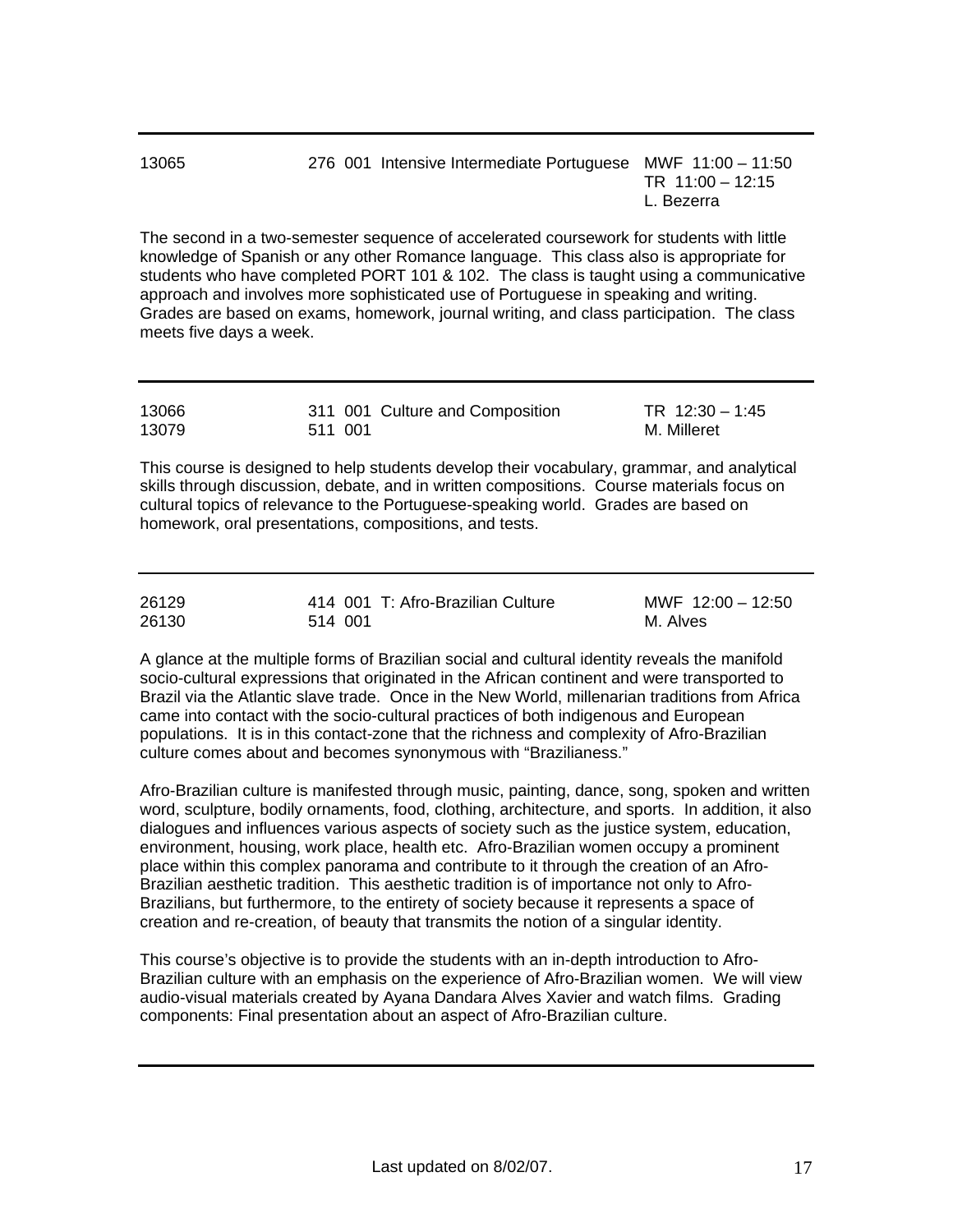| 13074 |         | 457 001 Brazilian Literature Survey I | TR $2:00 - 3:15$ |
|-------|---------|---------------------------------------|------------------|
| 13093 | 557 001 |                                       | M. Milleret      |

This course will employ cultural materials and literary texts in order to illustrate Brazilian society during the period from the discoveries to the early years of the  $20<sup>th</sup>$  century. Students will read literary texts from different epochs, watch films, and examine other types of cultural expression. Grades are based on oral presentations, exams, and a final project.

| 21688 | 570 001 Seminar: Afro-Brazilian Women | M $4:00 - 6:30$ |
|-------|---------------------------------------|-----------------|
|       |                                       | M. Alves        |

In this course, we will examine the literary production of Afro-Brazilian writers, focusing on the voices of women writers. The emphasis on texts written by women is due to the paradigmatic nature of their texts. Their writing synthesizes the basic parameters of Afro-Brazilian literature: resistance, protest, and the articulation of a black consciousness. In their works, black women writers echo the preoccupations of their fellow male authors but also extrapolate from these concerns and contemplate the condition of women within Brazilian society as well as deliberating about the agency entailed in the act of writing.

By reflecting on the condition of black Brazilian women, Afro-Brazilian authors unmask the various types of subjugation to which black women were (and are) exposed, including feminist oppression that did not recognize the specificity of the Afro-Brazilian female subject. Therefore, departing from this framework, we will examine the writings of Afro-Brazilian women authors whose work and biographical experience evidences and resists the experience of multiple exclusionary practices: Geni Mariano Guimarães, Ruth Souza, Conceição Evaristo, Esmeralda Ribeiro, Sonia Fátima da Conceição. Additionally, we will view audio-visual materials produced by Ayana Dandara Alves Xavier as well as pictorial depictions accompanying the literary materials at hand. Grading Components: Final critical essay.

#### **RELIGION (RELG)**

26279 247 002 ST: Relg & Justice in Cent. Am. TR 4:00 – 5:15 R. Wood

\_\_\_\_\_\_\_\_\_\_\_\_\_\_\_\_\_\_\_\_\_\_\_\_\_\_\_\_\_\_\_\_\_\_\_\_\_\_\_\_\_\_\_\_\_\_\_\_\_\_\_\_\_\_\_\_\_\_\_\_\_\_\_\_\_\_\_\_\_\_\_\_\_

This class will introduce students to Central American recent social history; specifically, issues pertaining to politically charged religious movements and U.S.-Central American relations. It will also serve as an orientation seminar with the hope of establishing solidarity within the group.

In conjunction with the UNM Office of International Programs and Studies approved study abroad program*, Faith, Spirituality, and Solidarity in Latin America* (during the 2007-08 winter intercession), students are required to participate in a one-credit course that provides a basic background information of the issues to be explored while abroad. This course will be offered as a prerequisite for program participation*.* The remaining two-credits will be earned on site in Central America.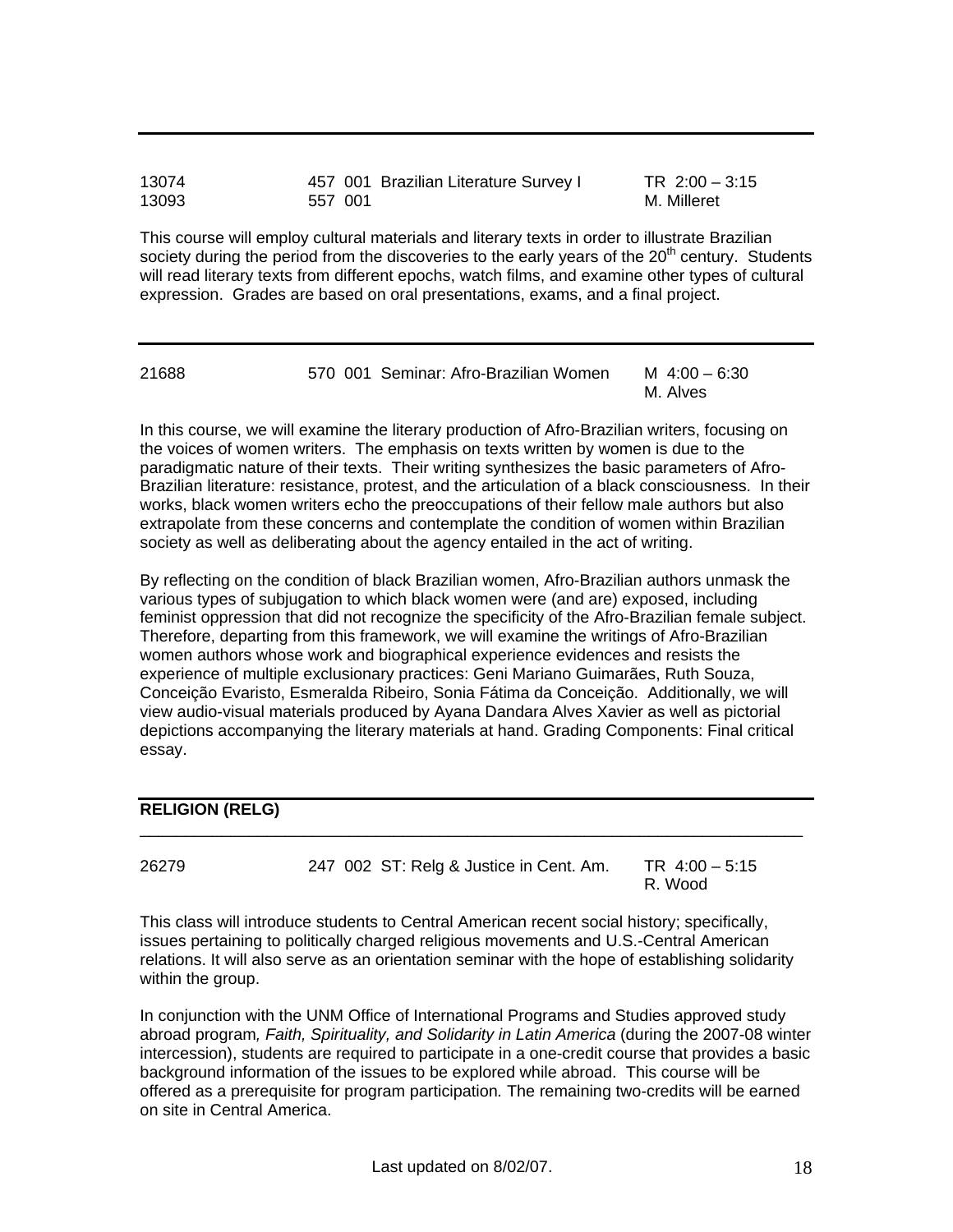During the fall 2007 semester, the class will meet one hour per week to introduce the issues to be explored during the travel portion of the course. Students will be required to engage in weekly readings regarding a specific issue on Central American religious movements, current social and political structure and the history U.S. foreign policy in the region. The remaining two credits worth of course work will be earned on-site in Honduras while working in collaboration with a staff member Augsburg College. Upon returning to the United States, students will be required to submit a five page reflection paper describing their experience on their knowledge of the current Central American social situation and how the class may shape their future education and career.

In accordance with UNM's curriculum seeking to integrate learning with real life application, this course will enhance the students' on site experience in Central America by providing background knowledge of the deeper issues to be explored. Additionally, the course addresses multicultural issues with Guatemalan indigenous cultures and different of Central American nationalities, proving New Mexico students with a greater understanding of Native American and Hispanic traditions.

Also offered with LTAM 400 and SOC 398.

| 16747 | 347 007 Hispanic Religion Thought | MWF 10:00 - 10:50 |
|-------|-----------------------------------|-------------------|
|       |                                   | M. Candelaria     |

Reconciling reason and faith, will and intellect, and religion and science characterizes the core of Ibero-American writings on religion. This course will explore the writings (In English translation) of Spanish language intellectuals from the sixteenth century to the 21st century. We will read Spanish mystics, the existentialist philosopher Miguel de Unamuno, Ortega y Gasset, the Mexican philosophers Caso and Vasconcelos, Sor Juana Inez de la Cruz, and Latin American philosophers and theologians of liberation.

 $\overline{\phantom{a}}$  ,  $\overline{\phantom{a}}$  ,  $\overline{\phantom{a}}$  ,  $\overline{\phantom{a}}$  ,  $\overline{\phantom{a}}$  ,  $\overline{\phantom{a}}$  ,  $\overline{\phantom{a}}$  ,  $\overline{\phantom{a}}$  ,  $\overline{\phantom{a}}$  ,  $\overline{\phantom{a}}$  ,  $\overline{\phantom{a}}$  ,  $\overline{\phantom{a}}$  ,  $\overline{\phantom{a}}$  ,  $\overline{\phantom{a}}$  ,  $\overline{\phantom{a}}$  ,  $\overline{\phantom{a}}$ 

#### **SOCIOLOGY (SOC)**

12363 221 003 Global Issues MW 4:00 – 5:15

A. Schrank

The global context of patterns of development in nation-states with an emphasis on industrializing countries. Selected topics of social, economic and cultural change. Inequality, war, reform and revolution in global perspective.

27684 326 001 Sociology of New Mexico TR 9:30 – 10:45

N. Valdes

New Mexico offers the historical sociologist a unique opportunity. Over a fairly short period of time New Mexico experienced different socio-economic and political systems. Moreover, different institutions, traditions, technologies and ideologies have shaped the area. A study of New Mexico's social history reveals much about the present.

Last updated on 8/02/07. 19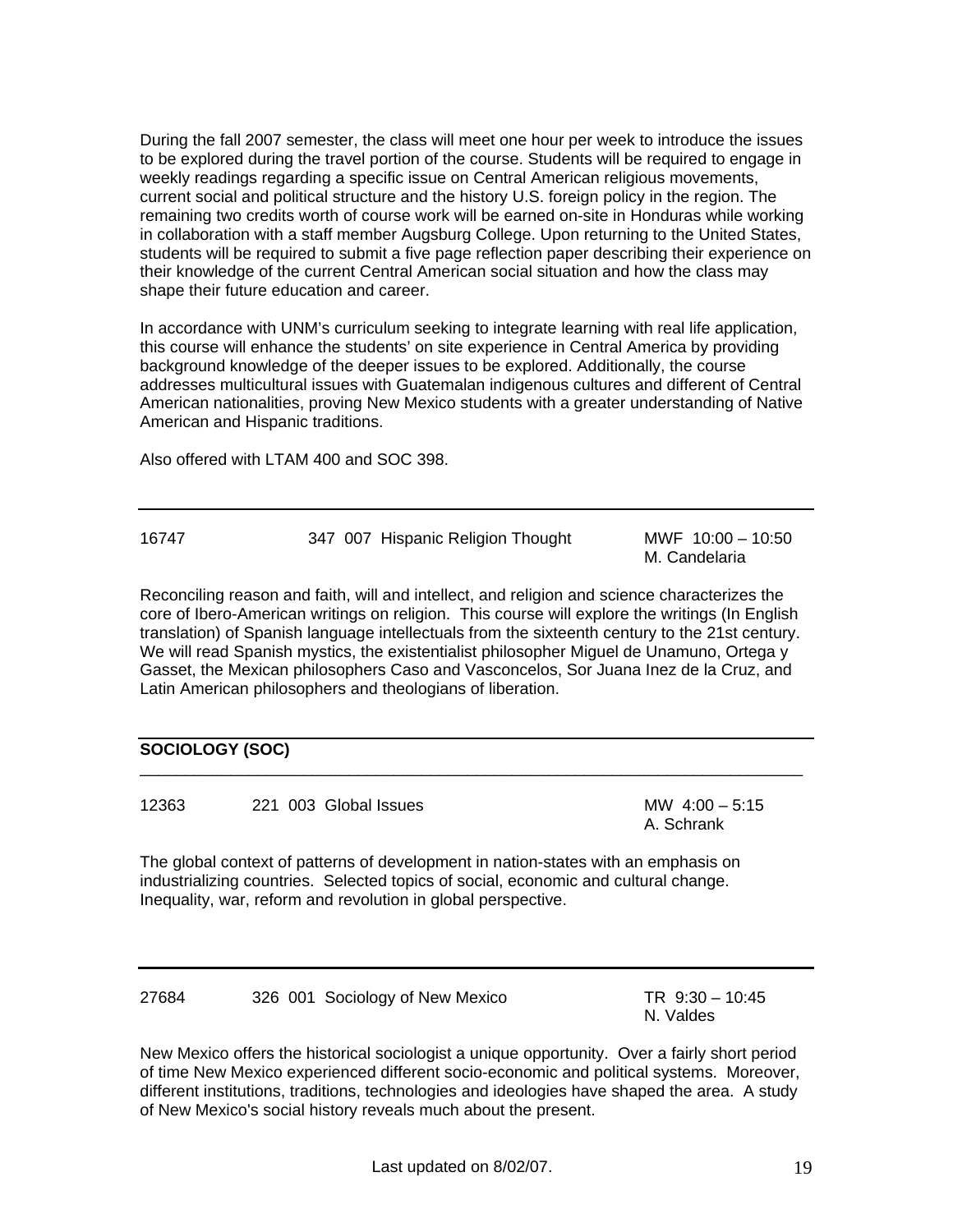| 27566 | 398 002 ST: Relg & Justice in Cent. Am. | TR $4:00 - 5:15$ |
|-------|-----------------------------------------|------------------|
|       |                                         | R. Wood          |

This class will introduce students to Central American recent social history; specifically, issues pertaining to politically charged religious movements and U.S.-Central American relations. It will also serve as an orientation seminar with the hope of establishing solidarity within the group.

In conjunction with the UNM Office of International Programs and Studies approved study abroad program*, Faith, Spirituality, and Solidarity in Latin America* (during the 2007-08 winter intercession), students are required to participate in a one-credit course that provides a basic background information of the issues to be explored while abroad. This course will be offered as a prerequisite for program participation*.* The remaining two-credits will be earned on site in Central America.

During the fall 2007 semester, the class will meet one hour per week to introduce the issues to be explored during the travel portion of the course. Students will be required to engage in weekly readings regarding a specific issue on Central American religious movements, current social and political structure and the history U.S. foreign policy in the region. The remaining two credits worth of course work will be earned on-site in Honduras while working in collaboration with a staff member Augsburg College. Upon returning to the United States, students will be required to submit a five page reflection paper describing their experience on their knowledge of the current Central American social situation and how the class may shape their future education and career.

In accordance with UNM's curriculum seeking to integrate learning with real life application, this course will enhance the students' on site experience in Central America by providing background knowledge of the deeper issues to be explored. Additionally, the course addresses multicultural issues with Guatemalan indigenous cultures and different of Central American nationalities, proving New Mexico students with a greater understanding of Native American and Hispanic traditions.

Also offered with LTAM 400 and RELG 247.

27686 428 001 Sociology of Mexican Americans W 4:00 – 6:30

P. Gonzales

The historical, comparative and contemporary study of the Mexican American in the U.S. Race and ethnic relations theories and the Chicano Movement.

This course qualifies for the Southwest Studies Concentration in the MALAS program.

27690 484 001 Cuban Revolution, 1959 – Present TR 8:00 – 9:15

N. Valdes

The course will look at and analyze the basic historical, international and structural context in which the Cuban Revolution began and has developed. Students will participate in class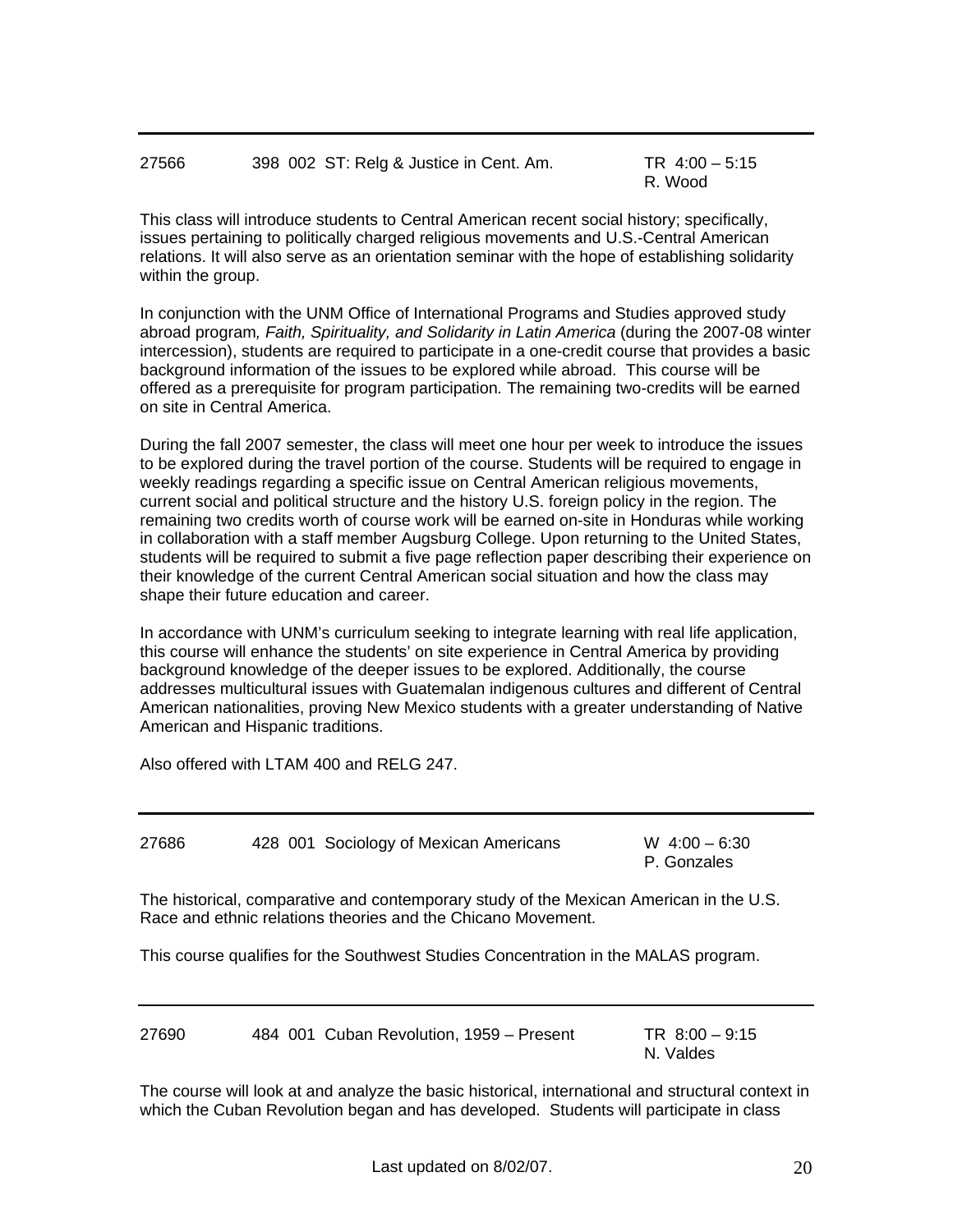discussions on the basis of assigned readings and special areas of assigned research. Students are expected to use an Internet account during the semester in order to retrieve electronic information on Cuba, and also to establish contact with academic counterparts in Havana and elsewhere in the United States. Although this course intends to provide knowledge on Cuba (particularly since 1959), it is also a hands-on experience on how to do research, engage in analysis and use an analytical perspective.

| 12724 | 520 001 Racial and Ethnic Relations | R 7:00 - 9:30 |
|-------|-------------------------------------|---------------|
|       |                                     | N. Lopez      |

Historical and comparative analysis of race and ethnic relations in the U.S., with comparative reference to Western Europe, Latin America, Asia. Origins and maintenance of slavery; minority community development; causes and consequences of prejudice.

This course qualifies for the Southwest Studies Concentration in the MALAS program.

| <b>SPANISH (SPAN)</b> |  |  |  |  |
|-----------------------|--|--|--|--|
|                       |  |  |  |  |

| 14039 | 301 002 Cultura Caribena | MWF 10:00 - 10:50<br>S. Lara |
|-------|--------------------------|------------------------------|
|       |                          |                              |

Este curso enfocará en varios aspectos de la cultura hispanohablante Caribeña. Analizaremos el impacto que los países de habla hispana del Caribe como Puerto Rico, Cuba y República Dominicana tienen dentro de las comunidades hispanas en los Estados Unidos. Estudiaremos cómo los aspectos populares como la música, las costumbres, la comida, el cine, los cuentos y la oralidad se ven reflejados en la vida cotidiana de las comunidades hispanas. El curso se evaluará de la siguiente manera: tareas cortas, composiciones escritas, presentación cultural, examen de medio semestre y examen final.

22432 301 004 Latin American Culture MWF 10:00 – 10:50 T. Dovalpage

En este curso los estudiantes obtendrán una visión panorámica de la cultura latinoamericana, particularmente de la región caribeña. Se analizarán textos sencillos, cuentos cortos y películas que reflejan particularidades del mundo hispano. Se insistirá en el desarrollo de las cuatro destrezas lingüísticas adquiridas en Español 202/212/276 con especial énfasis en la competencia oral y la lectura. La nota se basará en la participación activa, tarea, ensayos cortos y un proyecto final.

26209 301 005 Cultura Hispanoamericana MWF 12:00 – 12:50 A. Johnson

Este curso sirve como introducción al nivel intermedio a la cultura hispanoamericana. Las metas centrales del curso son: estudiar las culturas hispanoamericanas, mejorar la habilidad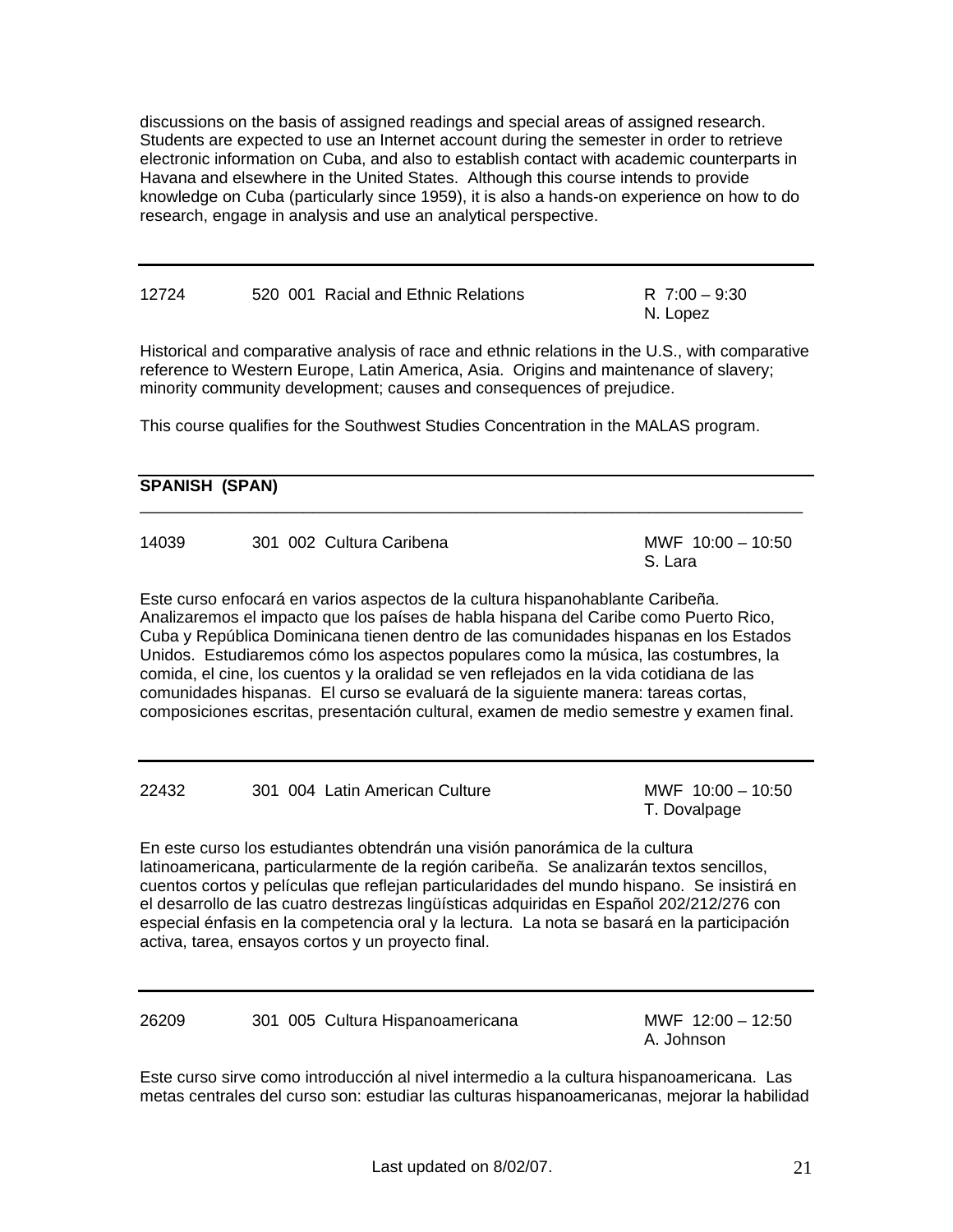de leer cuidadosa- y críticamente en español, y mejorar la capacidad de hablar en español. Emplearemos el texto *Pasajes: cultura* (Bretz, Dvorak, & Kirshner) para integrar las lecturas con discusiones en clase y actividades de lectura y gramática. Entre otros componentes del curso se incluyen pruebas, composiciones, y un examen final, todo lo cual ayudará al estudiante a formar un entendimiento y estructura básicos de las culturas hispánicas, y a seguir el estudio de la cultura y literatura hispanoamericanas al nivel avanzado.

22606 301 008 El Legado Cult. Inca MWF 9:00 – 9:50

S. Guengerich

En este curso estudiaremos la cultura incaica, su apogeo, caída y su legado cultural sobre los pueblos andinos de hoy. Leeremos piezas narrativas coloniales como mitos de origen y leyendas provenientes de la tradición oral andina y otras escritas desde puntos de vista españoles, mestizos e indígenas. De igual modo, analizaremos el arte y arquitectura inca por medio de imágenes y videos de las famosas ruinas de Machu Picchu, Saysayhuamán y otras. También veremos otros videos como Guns, Germs and Steel y "Aguirre: The Wrath of God" para comprender los diversos factores que contribuyeron a la caída del imperio inca y el desarrollo de la época colonial. El objetivo principal del curso es continuar el desarrollo de las habilidades en la lectura, escritura y el habla en español. La nota se basará en la participación activa en la clase, composiciones, listas de vocabulario, pruebas de literatura y comprensión del material, una presentación oral y un examen oral grabado junto al examen final.

#### 14045 301 009 Cultura Caribena MWF 11:00 – 11:50

S. Lara and the contract of the contract of the contract of the contract of the contract of the contract of th

Este curso enfocará en varios aspectos de la cultura hispanohablante Caribeña. Analizaremos el impacto que los países de habla hispana del Caribe como Puerto Rico, Cuba y República Dominicana tienen dentro de las comunidades hispanas en los Estados Unidos. Estudiaremos cómo los aspectos populares como la música, las costumbres, la comida, el cine, los cuentos y la oralidad se ven reflejados en la vida cotidiana de las comunidades hispanas. El curso se evaluará de la siguiente manera: tareas cortas, composiciones escritas, presentación cultural, examen de medio semestre y examen final.

14046 301 010 Cultura Hispanoamericana MW 5:30 – 6:45

A. Johnson

Este curso sirve como introducción al nivel intermedio a la cultura hispanoamericana. Las metas centrales del curso son: estudiar las culturas hispanoamericanas, mejorar la habilidad de leer cuidadosa- y críticamente en español, y mejorar la capacidad de hablar en español. Emplearemos el texto *Pasajes: cultura* (Bretz, Dvorak, & Kirshner) para integrar las lecturas con discusiones en clase y actividades de lectura y gramática. Entre otros componentes del curso se incluyen pruebas, composiciones, y un examen final, todo lo cual ayudará al estudiante a formar un entendimiento y estructura básicos de las culturas hispánicas, y a seguir el estudio de la cultura y literatura hispanoamericanas al nivel avanzado.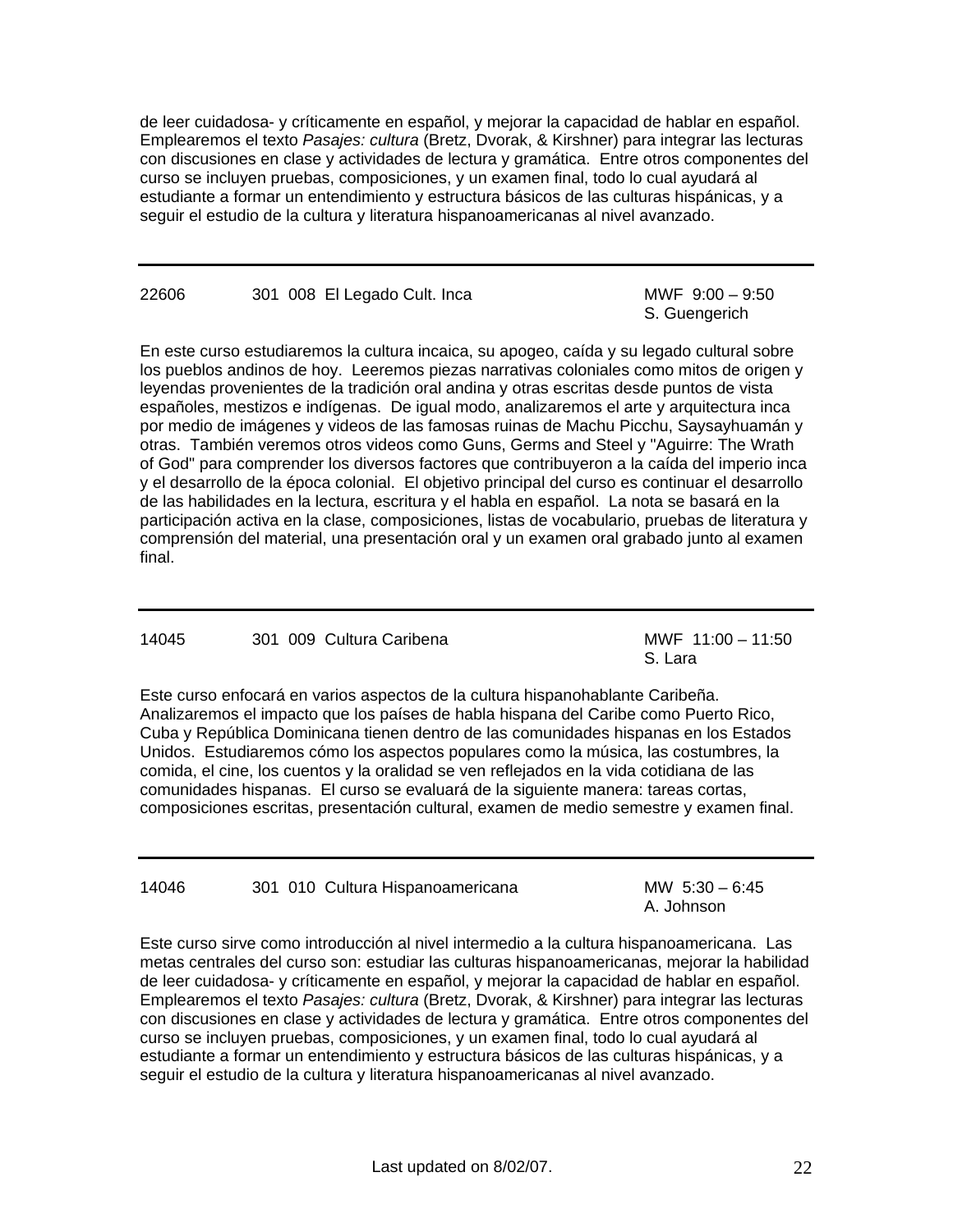## 14047 301 011 Cine-Cult Judia en Mexico MWF 12:00 – 12:50

H. Contreras Lopez

El propósito general de este curso es presentar una introducción a la historia y la cultura judía en México; tanto los materiales como las actividades en clase se enfocarán en la práctica y desarrollo de las cuatro habilidades: escuchar, hablar, leer y escribir. El curso se desarrollará a partir de dos películas (*El Santo Oficio*, 1974, dirigida por Arturo Ripstein, y *Novia que te vea*, 1994, dirigida por Guita Schyfter) y dos documentales (*Un beso a esta tierra*, 1996, dirigido por Daniel Goldberg, y *Ocho candelas*, 2002, dirigido por Sandro Halphen). Además del cine, se estudiarán muestras de la literatura y las artes plásticas producidas por judeomexicanos, todo con el objetivo de explorar el lugar de la cultura judía en México y su relación con e influencia en la cultura mexicana en general. Los principales temas que se abordarán son la inmigración, el proceso de integración/ asimilación, la generación de inmigrantes vs. la primera generación judeomexicana, el antisemitismo, la identidad judía, la relación entre la cultura sefardita y la ashkenazi, la diversidad de idiomas, la religión y los papeles de género. La evaluación del curso se basará en la asistencia y participación activa en clase, la entrega oportuna de las tareas, pruebas de lectura, tres reportes escritos y un proyecto final.

| 22431 | 301 012 Cine-Cult Judia en Mexico | MWF $1:00 - 1:50$  |
|-------|-----------------------------------|--------------------|
|       |                                   | H. Contreras Lopez |

El propósito general de este curso es presentar una introducción a la historia y la cultura judía en México; tanto los materiales como las actividades en clase se enfocarán en la práctica y desarrollo de las cuatro habilidades: escuchar, hablar, leer y escribir. El curso se desarrollará a partir de dos películas (*El Santo Oficio*, 1974, dirigida por Arturo Ripstein, y *Novia que te vea*, 1994, dirigida por Guita Schyfter) y dos documentales (*Un beso a esta tierra*, 1996, dirigido por Daniel Goldberg, y *Ocho candelas*, 2002, dirigido por Sandro Halphen). Además del cine, se estudiarán muestras de la literatura y las artes plásticas producidas por judeomexicanos, todo con el objetivo de explorar el lugar de la cultura judía en México y su relación con e influencia en la cultura mexicana en general. Los principales temas que se abordarán son la inmigración, el proceso de integración/ asimilación, la generación de inmigrantes vs. la primera generación judeomexicana, el antisemitismo, la identidad judía, la relación entre la cultura sefardita y la ashkenazi, la diversidad de idiomas, la religión y los papeles de género. La evaluación del curso se basará en la asistencia y participación activa en clase, la entrega oportuna de las tareas, pruebas de lectura, tres reportes escritos y un proyecto final.

| 14084 | 302 001 Developing Spanish Writing Skills |  |
|-------|-------------------------------------------|--|

MWF 11:00 - 11:50 D. Briggs

The goal of this course is to help the student improve writing skills in the Spanish language. Students will accomplish this by writing a series of essays throughout the semester with a focus on composition and organization as well as grammar and vocabulary. Reading selections from various Hispanic texts will provide models for expressive language, themes, organization and critical thinking as well as exposure to Hispanic culture and effective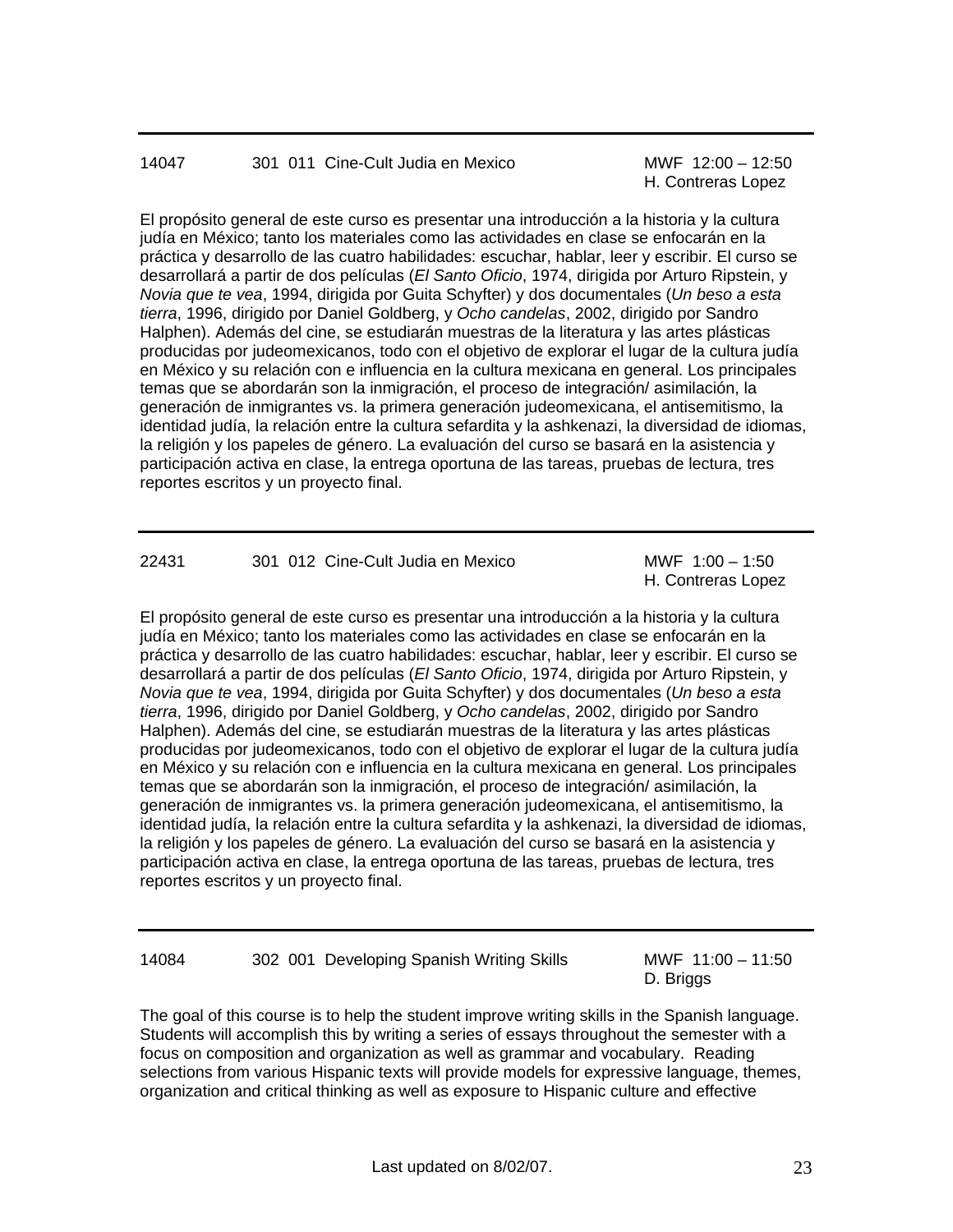communication within a cultural context. Class attendance and participation are crucial for successful results in this course. The course is conducted in Spanish.

| 14085 | 302 002 Developing Spanish Writing Skills | TR $11:00 - 12:15$ |
|-------|-------------------------------------------|--------------------|
|       |                                           | E. Amason          |

The goal of this course is to strive towards the development of improved writing skills in Spanish. In order to achieve this goal we will be focusing upon lectures in class and literary readings that will be utilized as a point of departure for class discussion and writing assignments. Students will learn to organize their essays and papers in a concise and logical manner while meeting grammar and vocabulary objectives.

| 14086 | 302 003 Developing Spanish Writing Skills | TR 9:30 - 10:45 |
|-------|-------------------------------------------|-----------------|
|       |                                           | E Amason        |

The goal of this course is to strive towards the development of improved writing skills in Spanish. In order to achieve this goal we will be focusing upon lectures in class and literary readings that will be utilized as a point of departure for class discussion and writing assignments. Students will learn to organize their essays and papers in a concise and logical manner while meeting grammar and vocabulary objectives.

| 14087 | 302 004 Developing Spanish Writing Skills |           | MWF $10:00 - 10:50$ |
|-------|-------------------------------------------|-----------|---------------------|
|       |                                           | T. Walker |                     |

This course is designed to empower students as writers of Spanish at both the formal and informal levels. Formal writing encompasses essays such as description, narration, report, reasoned argument, and exposition. Informal writing, particularly a *Dream Journal*, will allow students to write and share their visions, experiences, and creativity with the class. Examples of formal writing and informal writing will be read and discussed weekly. Grammar review will be conducted throughout the semester.

14088 302 005 Developing Spanish Writing Skills MWF 1:00 – 1:50

T. Walker

This course is designed to empower students as writers of Spanish at both the formal and informal levels. Formal writing encompasses essays such as description, narration, report, reasoned argument, and exposition. Informal writing, particularly a *Dream Journal*, will allow students to write and share their visions, experiences, and creativity with the class. Examples of formal writing and informal writing will be read and discussed weekly. Grammar review will be conducted throughout the semester.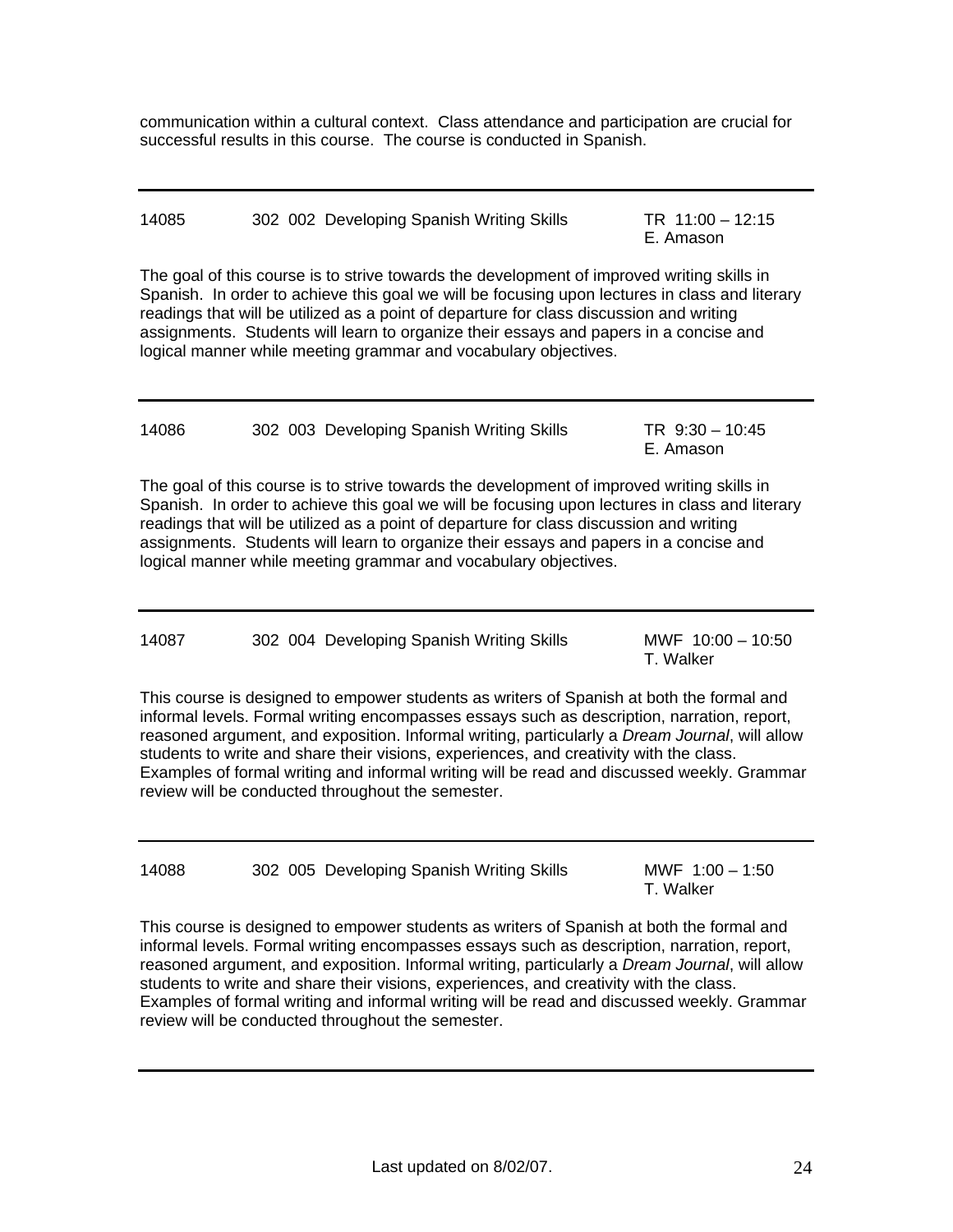14089 302 006 Developing Spanish Writing Skills TR 5:30 – 6:45

the contract of the contract of the contract of the contract of the contract of the contract of the contract o

This course will focus on developing writing skills at the sentence, paragraph and essay levels, with the goal of improving students' ability to express themselves through the written word. Exercises will progress from basic descriptive writing to analysis of literary texts. Grammar objectives and vocabulary will be intergrated into composition activities.

| 14090 | 302 007 Developing Spanish Writing Skills |           | MWF 12:00 - 12:50 |
|-------|-------------------------------------------|-----------|-------------------|
|       |                                           | D. Briggs |                   |

The goal of this course is to help the student improve writing skills in the Spanish language. Students will accomplish this by writing a series of essays throughout the semester with a focus on composition and organization as well as grammar and vocabulary. Reading selections from various Hispanic texts will provide models for expressive language, themes, organization and critical thinking as well as exposure to Hispanic culture and effective communication within a cultural context. Class attendance and participation are crucial for successful results in this course. The course is conducted in Spanish.

14091 307 001 Intro Hispanic Literature TR 12:30 – 1:45

K. McKnight

Students will learn to read and analyze Spanish and Spanish American literary texts, and will deepen their appreciation and enjoyment of these works. The course prepares students to study literature at the 400 level through careful reading for literal meanings, and use of literary analysis to explain the meaning of texts, the ways they respond to their social context, and the emotional and intellectual impact they can have on readers. Students will hone their skills of presenting critical ideas in oral and written forms. There will also be opportunities to respond creatively to literary texts. Class time will be dedicated primarily to team work in which each student will be held accountable for contributing to the discussion. Students should expect to spend a minimum of six hours in weekly preparation outside of class, including at least one team project. The course text is *Aproximaciones al estudio de la literatura hispánica* (5th edition). All reading, writing, and discussions are in Spanish. The course grade is based on written assignments, team work, oral presentations, quizzes, and exams.

14092 307 002 Intro Hispanic Literature MWF 11:00 – 11:50

C. Holguin-Chaparro

El objetivo principal de este curso es que los estudiantes tengan un acercamiento al maravilloso mundo de la literatura española e hispanoamericana, y a través de ella aprendan a leer, comprender y analizar diferentes tipos de géneros literarios: poesía,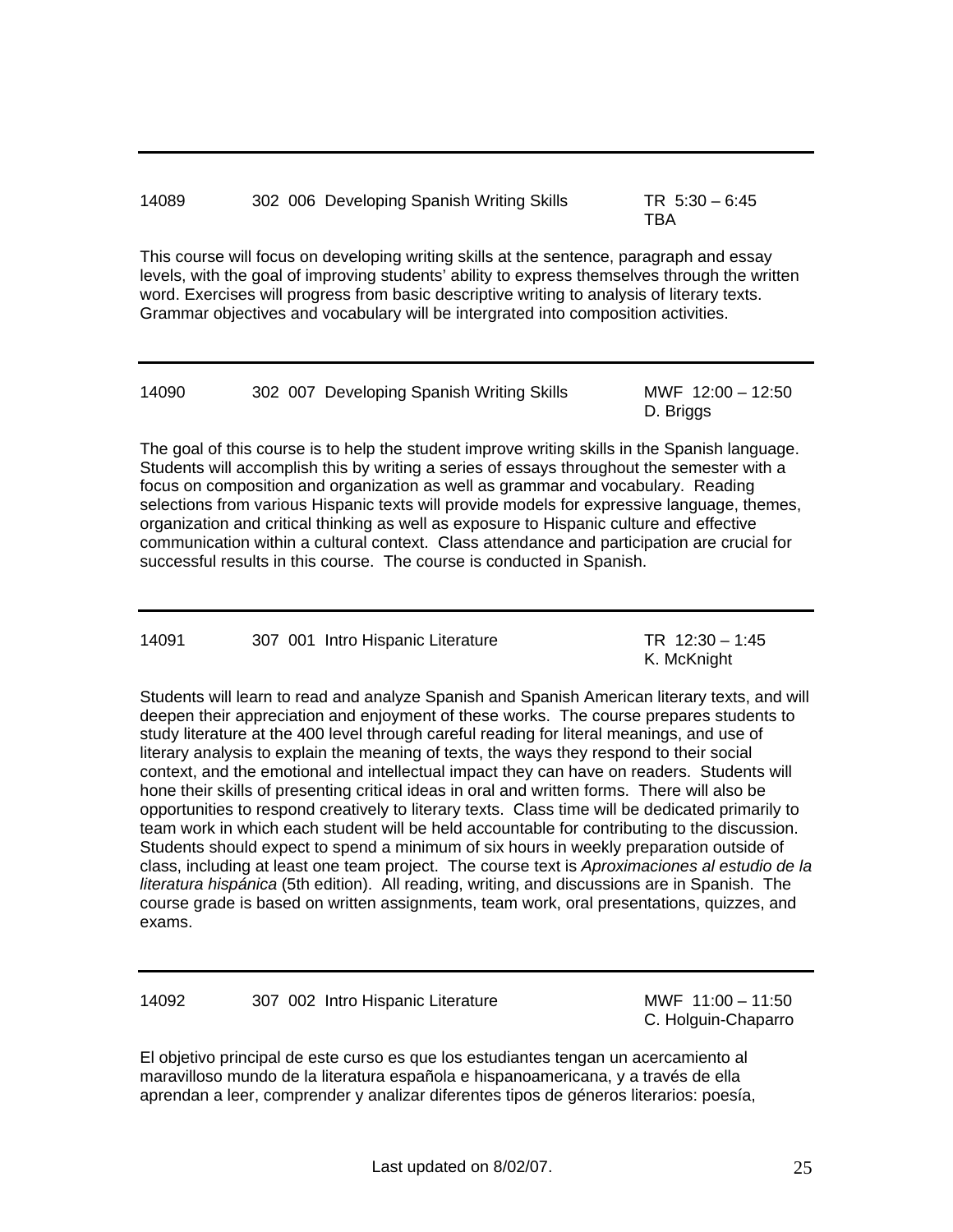narrativa y teatro; todo esto mediante el desarrollo de las destrezas relacionadas con la aplicación correcta de términos literarios a las obras y con las técnicas de una lectura crítica. La discusión de las lecturas tomará en consideración el contexto sociocultural, político e histórico en el que se ubican las obras, para comprender mejor la manera en la que sus autores intentaban dar forma a las creencias y realidades de su tiempo, a través de su arte. La calificación del curso se basará en exámenes, presentaciones personales, ensayos, tareas y la presencia y participación activa en clase, entre otros aspectos a determinar en clase. Libro requerido: *aproximaciones al estudio de la literatura hispánica* (última edición)

| 14093 | 307 003 Intro Hispanic Literature | TR $9:30 - 10:45$ |
|-------|-----------------------------------|-------------------|
|       |                                   | M. De Abajo       |

En este curso, a través de una introducción a la literatura de españa y de hispanoamérica, nos enfocaremos en conceptos y técnicas literarias como herramientas para ayudarnos a leer, comprender y analizar textos (poesía, ensayo, narrativa y teatro). La discusión de las lecturas tendrá en cuenta los aspectos históricos, sociales, políticos y culturales de la época en la que fueron creadas. Para ello, se espera de los estudiantes una participación activa y crítica en clase. La nota se basará en pruebas, presentaciones en grupo, ensayos y la participación individual y en grupos. Las lecturas, discusiones y ensayos serán en español. El libro requerido para la clase es aproximaciones al estudio de la literatura hispánica (última edición).

14094 307 004 Intro Hispanic Literature MWF 1:00 – 1:50

M. Quinn

The course will provide a broad introduction to the literature of Spain and Latin America. After a literal understanding of the text is reached, the students will then be expected to learn new tools for analyzing these texts via a familiarization with literary concepts, terminology and theory. All course work will be conducted in Spanish.

14095 307 005 Intro Hispanic Literature MWF 9:00 – 9:50

C. Holguin-Chaparro

El objetivo principal de este curso es que los estudiantes tengan un acercamiento al maravilloso mundo de la literatura española e hispanoamericana, y a través de ella aprendan a leer, comprender y analizar diferentes tipos de géneros literarios: poesía, narrativa y teatro; todo esto mediante el desarrollo de las destrezas relacionadas con la aplicación correcta de términos literarios a las obras y con las técnicas de una lectura crítica. La discusión de las lecturas tomará en consideración el contexto sociocultural, político e histórico en el que se ubican las obras, para comprender mejor la manera en la que sus autores intentaban dar forma a las creencias y realidades de su tiempo, a través de su arte. La calificación del curso se basará en exámenes, presentaciones personales, ensayos, tareas y la presencia y participación activa en clase, entre otros aspectos a determinar en clase. Libro requerido: *aproximaciones al estudio de la literatura hispánica* (última edición)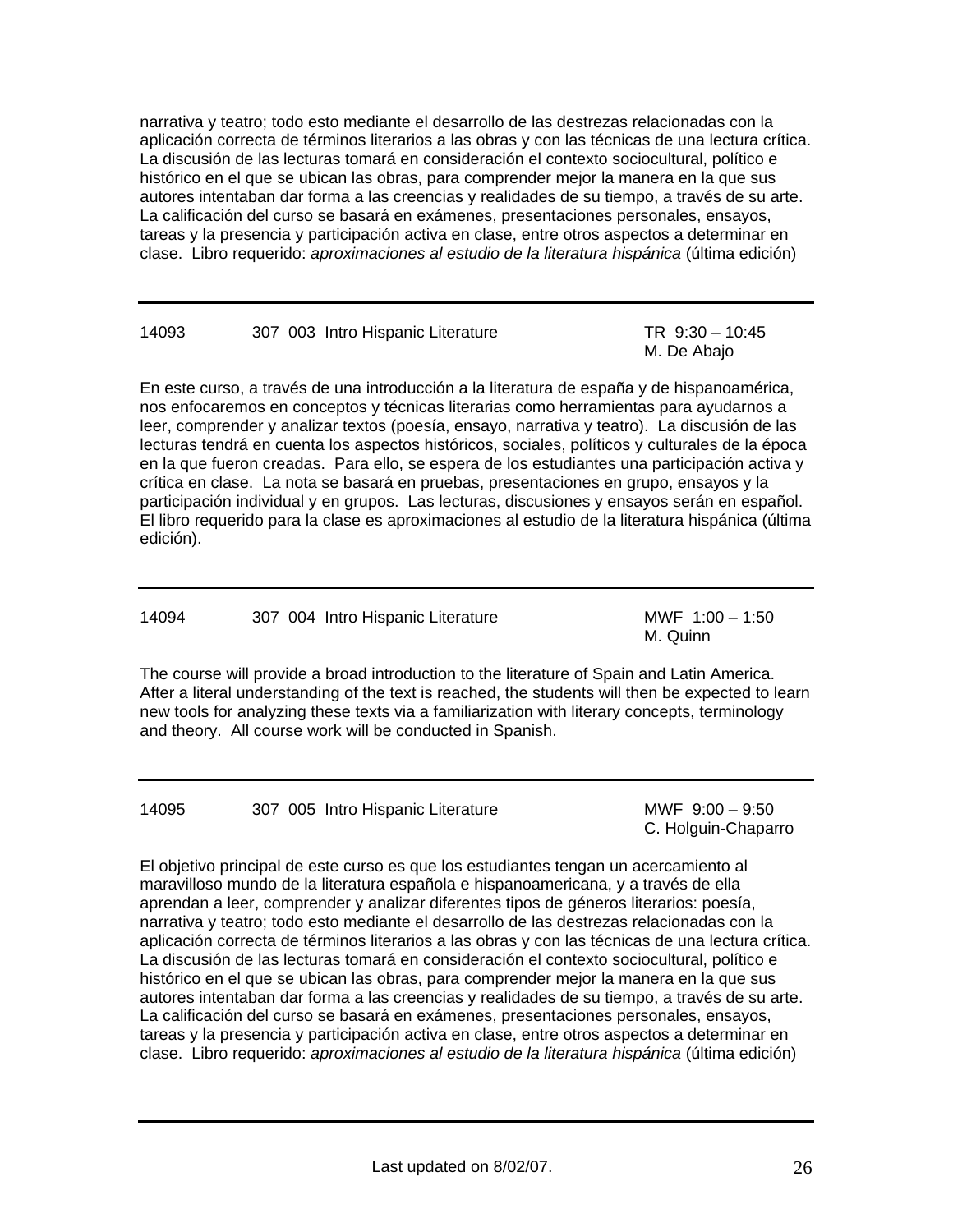#### 26229 307 006 Intro Hispanic Literature TR 2:00 – 3:15

This course is an introduction to the poetry, theater, and prose of Spain and the Spanishspeaking Americas. The principle objective of the class is for students to acquire knowledge of how to read and analyze a literary text; course goals involve developing the skills involved in applying literary terms to texts and in reading critically. Students are expected to reach a complete understanding of the texts on both a literal and literary level. We will discuss and analyze the readings from various view points - social, political, cultural etc.- in order to arrive at the underlying meanings which reveal the complex reality of the Hispanic world but which are also of universal interest. Another major objective is for students to reach an appreciation of and enjoy literature as a work of art.

| 14097 | 350 001 Spanish Phonetics | MW $5:30 - 6:45$ |
|-------|---------------------------|------------------|
|       |                           | E. Brown         |

This course will provide a comprehensive description of the sound system of Spanish, with attention to the major phonetic characteristics of regional varieties of Spanish spoken in Spain and Latin America. We will also address common pronunciation problems faced by learners of Spanish as a second or foreign language.

| 14099 | 351 001 Intro Spanish Linguistics |           | TR $2:00 - 3:15$ |
|-------|-----------------------------------|-----------|------------------|
|       |                                   | C. Travis |                  |

El objetivo de este curso es proporcionar a los estudiantes el conocimiento básico de la lingüística que les servirá para: el estudio de la lengua española; la enseñanza de la misma; y la comprensión de temas relevantes para la lingüística hispánica contemporánea como la variación dialectal, el bilingüismo y el español en los Estados Unidos. El curso se divide en cuatro áreas que cubren las ramas principales de la lingüística: la fonética y la fonología (el sistema de sonidos), la morfología (la formación de las palabras), la sintaxis (la estructura de las oraciones) y la sociolingüística (variación regional y social). Los requisitos del curso incluyen la realización de ejercicios que servirán para practicar las técnicas de análisis estudiadas, tres exámenes parciales y un ensayo basado en un análisis de un dialecto del español.

26231 351 002 Intro Spanish Linguistics MWF 10:00 – 10:50

E. Brown

El objetivo de este curso es proporcionar a los estudiantes el conocimiento básico de la lingüística que les servirá para: el estudio de la lengua española; la enseñanza de la misma; y la comprensión de temas relevantes para la lingüística hispánica contemporánea como la variación dialectal, el bilingüismo y el español en los Estados Unidos. El curso se divide en cuatro áreas que cubren las ramas principales de la lingüística: la fonética y la fonología (el sistema de sonidos), la morfología (la formación de las palabras), la sintaxis (la estructura de las oraciones) y la sociolingüística (variación regional y social). Los requisitos del curso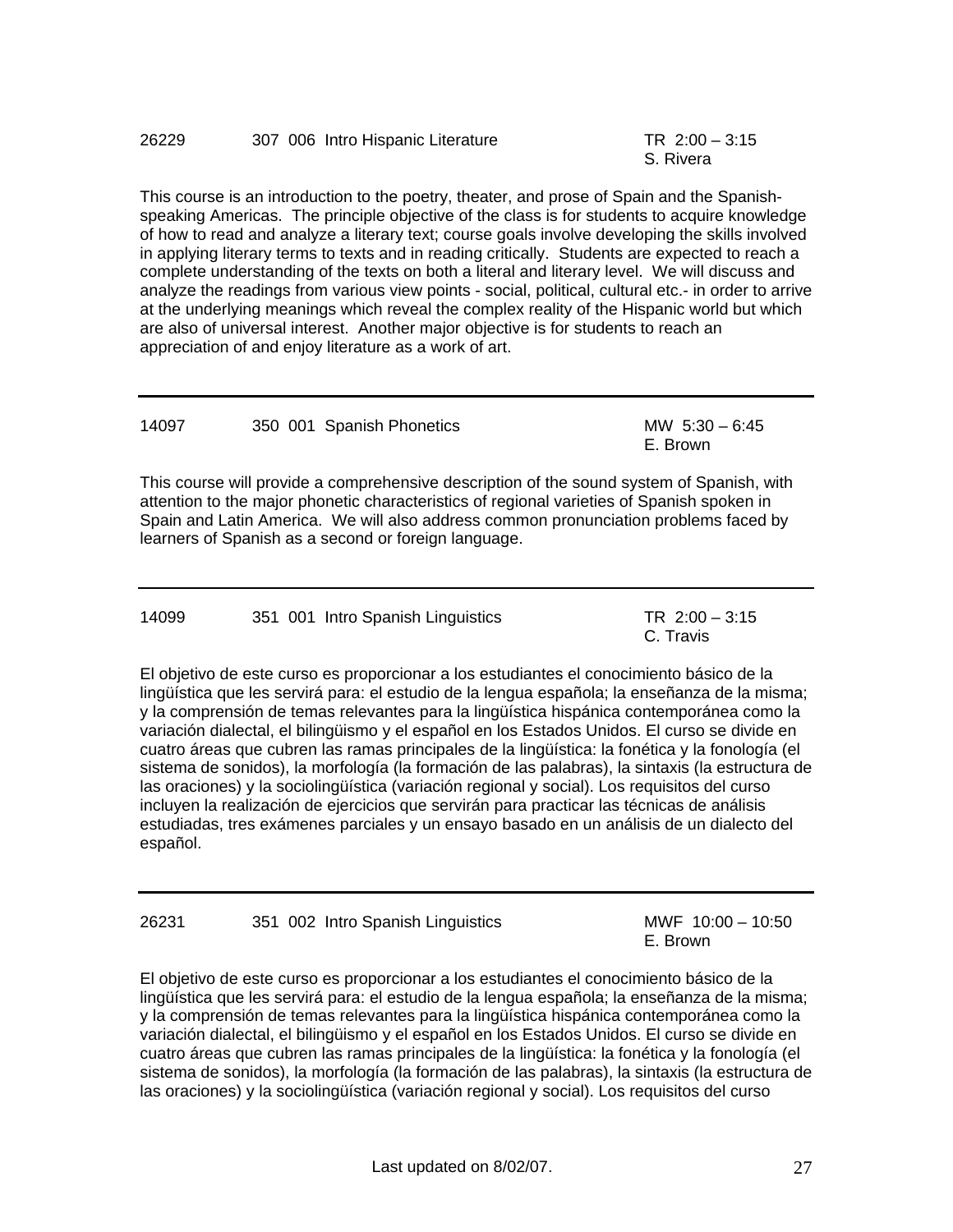incluyen la realización de ejercicios que servirán para practicar las técnicas de análisis estudiadas, tres exámenes parciales y un ensayo basado en un análisis de un dialecto del español.

#### 14107 352 001 Advanced Grammar TR 9:30 – 10:45

R. Torres-Cacoullos

We will look at the meanings of grammatical categories and constructions in Spanish, in some cases explicitly drawing contrasts with English. We have four interrelated goals. First, both as second-language learners and as bilingual or first-language speakers, we will deepen our awareness of variation in Spanish, beyond standard, or so-called "correct", varieties. Second, the course will help us understand which grammatical structures are obligatory, for example, gender marking on nouns, and which ones are variable, for example, use of the Subjunctive. A third goal is to help (prospective) teachers be able to describe Spanish grammar. Finally, the course will provide some introduction to linguistic analysis. Class work includes discussion of readings, exercises, and data analysis. Course requirements: 10 take-home assignments; four exams.

| 14108 | 352 002 Advanced Grammar | МW |
|-------|--------------------------|----|
|       |                          |    |

 $F 10:00 - 10:50$ D. Wilson

We will look at the meanings of grammatical categories and constructions in Spanish, in some cases explicitly drawing contrasts with English. We have four interrelated goals. First, both as second-language learners and as bilingual or first-language speakers, we will deepen our awareness of variation in Spanish, beyond standard, or so-called "correct", varieties. Second, the course will help us understand which grammatical structures are obligatory, for example, gender marking on nouns, and which ones are variable, for example, use of the Subjunctive. A third goal is to help (prospective) teachers be able to describe Spanish grammar. Finally, the course will provide some introduction to linguistic analysis. Class work includes discussion of readings, exercises, and data analysis. Course requirements: 10 take-home assignments; four exams.

14109 352 003 Advanced Grammar MWF 12:00 – 12:50

D. Wilson

We will look at the meanings of grammatical categories and constructions in Spanish, in some cases explicitly drawing contrasts with English. We have four interrelated goals. First, both as second-language learners and as bilingual or first-language speakers, we will deepen our awareness of variation in Spanish, beyond standard, or so-called "correct", varieties. Second, the course will help us understand which grammatical structures are obligatory, for example, gender marking on nouns, and which ones are variable, for example, use of the Subjunctive. A third goal is to help (prospective) teachers be able to describe Spanish grammar. Finally, the course will provide some introduction to linguistic analysis. Class work includes discussion of readings, exercises, and data analysis. Course requirements: 10 take-home assignments; four exams.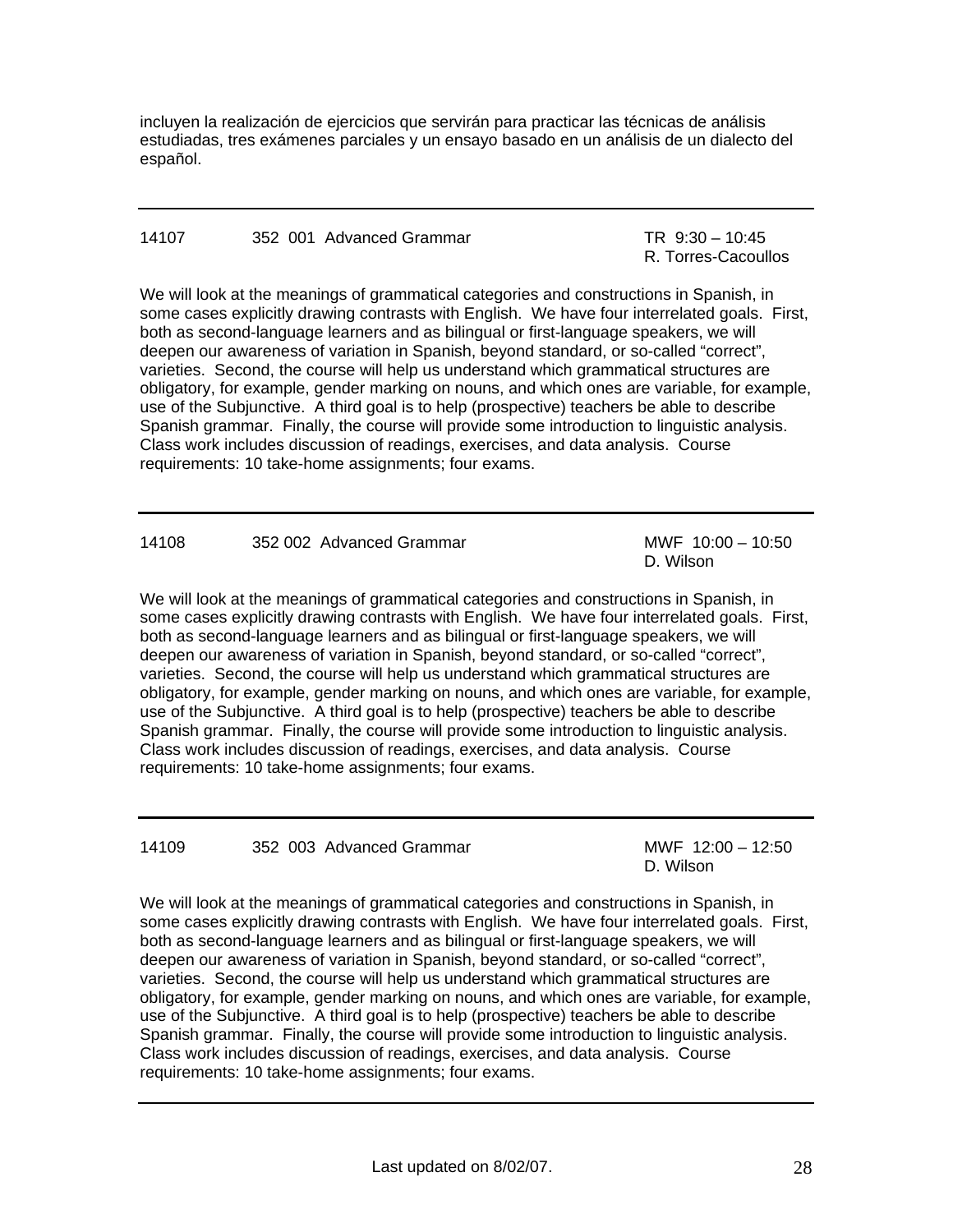En este curso investigaremos el tema de la formación de una identidad hispanoamericana a través de la lectura de una serie de cuentos hispanoamericanos de los siglos XIX y XX. Las lecturas incluirán cuentos de autores conocidos como Jorge Luis Borges, Julio Cortázar, Horacio Quiroga, Rosario Castellanos, Gabriel García Márquez, Carlos Fuentes, Elena Garro, Juan Rulfo, y Rosario Ferré. Los subtemas incluirán cuestiones de clase social, género sexual, e identidad étnica y cultural. La nota final del curso se basará en la participación en las discusiones, ensayos breves y exámenes.

| 20978 |  | 431 001 Spanish American Literature Survey I |          | TR $9:30 - 10:45$ |
|-------|--|----------------------------------------------|----------|-------------------|
|       |  |                                              | M. Lopez |                   |

Objetivos del curso: Este curso es una introducción al estudio de la literatura y cultura hispanoamericana desde sus inicios con el contacto colonial hasta el movimiento modernista. En este curso nos concentraremos en el analisis de las secuelas del colonialismo que cimentaron la modernidad en latinoamerica. El objetivo del curso es familiarizar al estudiante con los períodos, los textos y la terminología literaria para desarrollar este conocimiento en ensayos críticos. Textos: *Huellas de la Literatura Hispánica* y un cuaderno de trabajo.

| 14130 | 435 001 Women Writers in Latin America | $TR 4:00 - 5:15$ |
|-------|----------------------------------------|------------------|
|-------|----------------------------------------|------------------|

P. Rosas Lopategui

En este curso estudiaremos la literatura de las mujeres en Hispanomérica. Se leerán cuentos, poemarios, obras de teatro y novelas cortas de diferentes periodos históricos. Los temas a discutir tendrán que ver con estudios de género, que abarcan la sexualidad, la raza, la clase social, así como la incursión de la mujer en la esfera política-pública, liberándose de los preceptos patriarcales que la han confinado a la esfera privada del universo doméstico. La evaluación del curso estará basada en ensayos, presentaciones y participación en las discusiones sobre el material de lectura.

26384 439 001 The Plague in Latin American Literature TR 8:00 – 9:30 E. Santiago-Diaz

This course focuses on one of the most recurrent metaphors in Latin American literature: the plague as a representation of crisis and social violence. Through a selection of short stories, novels and films we will examine political, cultural and social crises that have marked the history of Latin America. Some of the topics discussed are colonialism, nationalism, race, sexuality and migration.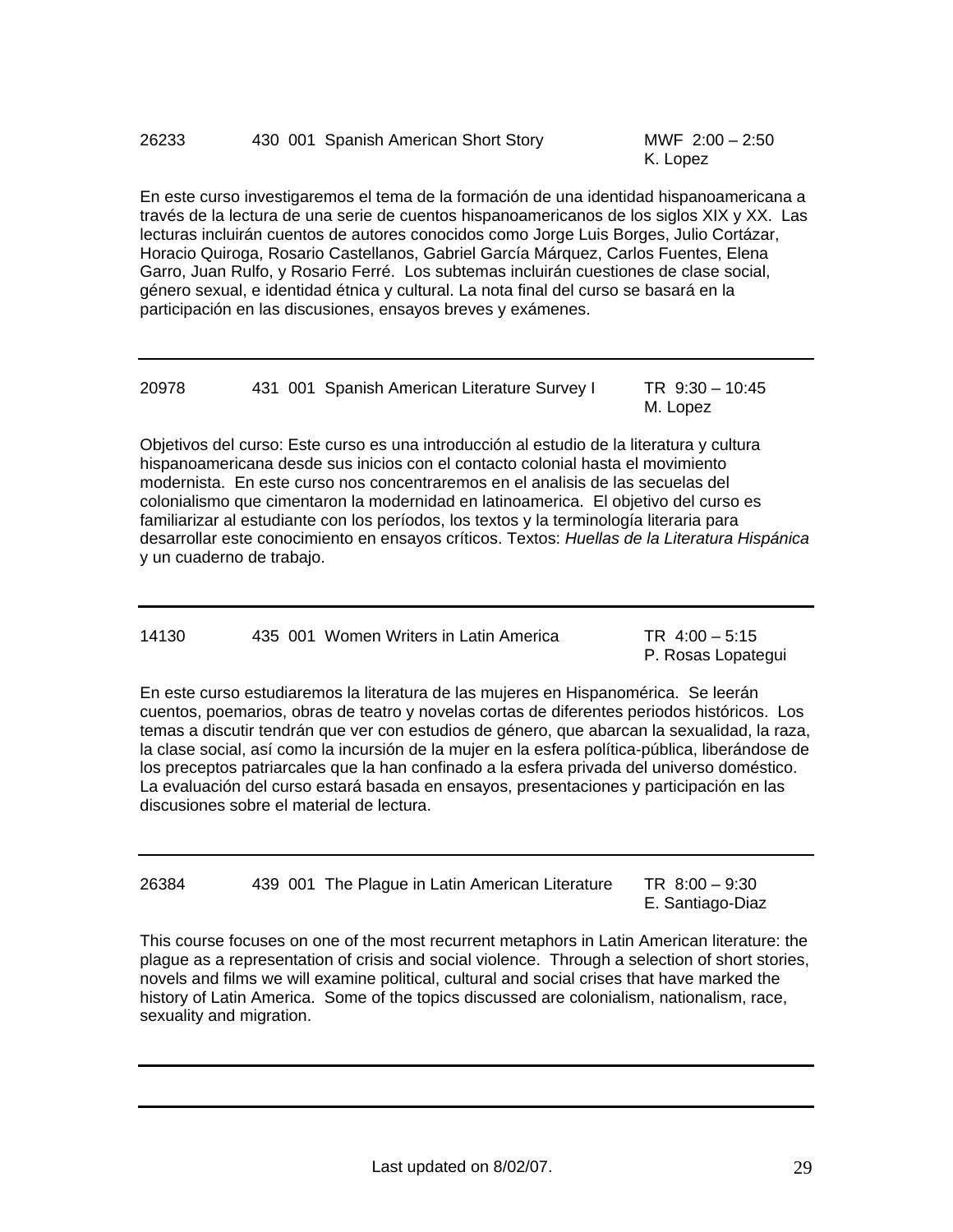El cine sumerge a los espectadores en un mundo vibrante capaz de acerarles el pasado extraño y desconocido y hacerlo comprensible. El cine latinoamericano y el estadounidense han tratado así momentos y figuras del período colonial latinoamericano que hoy tienen un valor icónico-la conquista, Cabeza de Vaca, Lope de Aguirre, El Dorado, las misiones jesuitas, los palenques afroamericanos, Sor Juana Inés de la Cruz. ¿O no es así? Cada película es una interpretación parcial, infundida con las preocupaciones de la época en que fue creada. Leeremos textos coloniales y veremos películas recientes que interpretan los mismos eventos y figuras históricos. Los discutiremos a la luz de teoría de la interpretación del cine. OJO: Todas las películas se verán fuera de la hora de clase. Los requisitos incluyen participación en las discusiones de clase, breves reflexiones escritas, un examen parcial, presentaciones orales, trabajo de equipo, y un trabajo de investigación de 10 páginas.

| 27133 | 439 007 Intro to Feminist Theory                                                                                                                                                            | R $5:30 - 8:00$<br>P. Rosas Lopategui |
|-------|---------------------------------------------------------------------------------------------------------------------------------------------------------------------------------------------|---------------------------------------|
|       | En este curso estudiaremos las principales teorías feministas surgidas en el siglo xx. Dichas<br>tentias las anticaremos a través de la lectura de novelas cuentos obras de teatro o noemas |                                       |

teorías las aplicaremos a través de la lectura de novelas, cuentos, obras de teatro o poemas de escritoras de habla hispana. La calificación del curso estará basada en la particpación, ensayos y presentaciones.

| 26390                                                                                                                                                                                              | 449 001 Issues in Spanish Applied Linguistics | TR $9:30 - 10:45$<br>J. Clements         |  |  |
|----------------------------------------------------------------------------------------------------------------------------------------------------------------------------------------------------|-----------------------------------------------|------------------------------------------|--|--|
| 26434                                                                                                                                                                                              | 546 001 Hispanic Sociolinguistics             | TR $12:30 - 1:45$<br>R. Torres-Cacoullos |  |  |
| This course surveys theoretical and methodological issues in the study of language variation,<br>focusing on the application of variationist sociolinguistics to problems in Hispanic linguistics. |                                               |                                          |  |  |

In addition to discussing variation theory, students will gain experience in all stages of sociolinguistic research and conduct an empirical study.

| 14395                                  | TR $12:30 - 1:45$ |
|----------------------------------------|-------------------|
| 578 001 Classics of Chicano Literature | T. Rebolledo      |

In this class we will read the classics of Chicano literature. It will be an in-depth survey and will include such writers as Corky Gonzales, Valdez, Alurista, Hinojosa, Anaya, Rivera, Cisneros, Anzaldua, Moraga and others. We will study the oral tradition, poetry, theater, and narrative. Short essays, mid-term and final exams and a final project.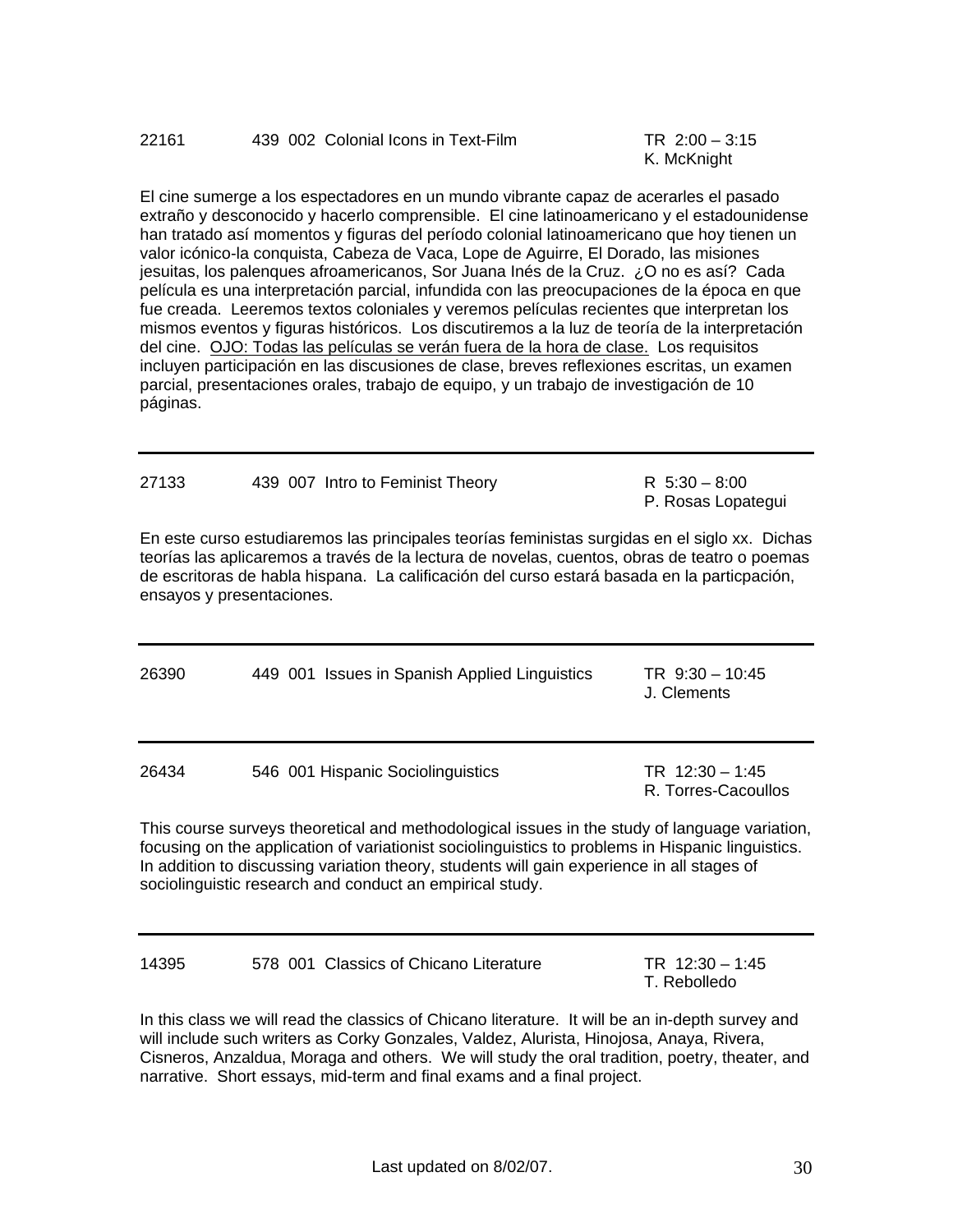This course qualifies for the Southwest Studies Concentration in the MALAS program.

| 26477 | 579 001 Performance & Identity in | MW $4:00-5:15$ |
|-------|-----------------------------------|----------------|
|       | New Mexican Folklore              | E. Lamadrid    |

Poetics of traditional culture and oral literature in New Mexico, featuring folk poetry, music, narrative, and folkways, with special emphasis on drama, and festival traditions. Cultural and performance theory, ethnopoetic analysis. Introduction to field work will feature events like the Matachines dances, Comanches celebrations, and Pastorelas. Texts: Charles L. Briggs *Competence in Performance*, José Limon *Dancing with the Devil*, Americo Paredes *With a Pistol in His Hand*, Lamadrid *Tesoros del Espiritu*.

This course qualifies for the Southwest Studies Concentration in the MALAS program.

| 26492 | 633 001 Seminar: Spanish American Poetry | $W$ 5:30 $-$ 8:00 |  |
|-------|------------------------------------------|-------------------|--|
|       | Since 1950                               | E. Santiago-Diaz  |  |

This course will concentrate on some of the most influential contemporary Latin American poets, among them Paz, Neruda, Mir, Parra, Cardenal, Castellanos, Guillén, Pacheco and Morejón. We will begin with the study of authors who made the transition from vanguardismo to post-war aesthetics to then examine poets whose work gained relevance in the social landscape of Latin America in the second half of the 20th century.

| 14400 |  | 639 001 Seminar: Latin American Short Story | MWF $1:00 - 1:50$<br>K. Lopez |
|-------|--|---------------------------------------------|-------------------------------|
|       |  |                                             |                               |

En este curso investigaremos el tema de la formación de una identidad hispanoamericana a través de la lectura de una serie de cuentos hispanoamericanos de los siglos XIX y XX. Las lecturas incluirán cuentos de autores conocidos como Jorge Luis Borges, Julio Cortázar, Horacio Quiroga, Rosario Castellanos, Gabriel García Márquez, Carlos Fuentes, Elena Garro, Juan Rulfo, y Rosario Ferré. Los subtemas incluirán cuestiones de clase social, género sexual, e identidad étnica y cultural. La nota final del curso se basará en la participación en las discusiones, ensayos breves y exámenes.

### **UNIVERSITY HONORS (UHON)**

**IMPORTANT: Undergraduate students who are not in the University Honors Program may still take UHON courses if they first seek approval. Interested students should contact Dr. Lopez-Chavez before they attempt to register (celialop@unm.edu).** 

 $\overline{\phantom{a}}$  ,  $\overline{\phantom{a}}$  ,  $\overline{\phantom{a}}$  ,  $\overline{\phantom{a}}$  ,  $\overline{\phantom{a}}$  ,  $\overline{\phantom{a}}$  ,  $\overline{\phantom{a}}$  ,  $\overline{\phantom{a}}$  ,  $\overline{\phantom{a}}$  ,  $\overline{\phantom{a}}$  ,  $\overline{\phantom{a}}$  ,  $\overline{\phantom{a}}$  ,  $\overline{\phantom{a}}$  ,  $\overline{\phantom{a}}$  ,  $\overline{\phantom{a}}$  ,  $\overline{\phantom{a}}$ 

 $\overline{\phantom{a}}$  ,  $\overline{\phantom{a}}$  ,  $\overline{\phantom{a}}$  ,  $\overline{\phantom{a}}$  ,  $\overline{\phantom{a}}$  ,  $\overline{\phantom{a}}$  ,  $\overline{\phantom{a}}$  ,  $\overline{\phantom{a}}$  ,  $\overline{\phantom{a}}$  ,  $\overline{\phantom{a}}$  ,  $\overline{\phantom{a}}$  ,  $\overline{\phantom{a}}$  ,  $\overline{\phantom{a}}$  ,  $\overline{\phantom{a}}$  ,  $\overline{\phantom{a}}$  ,  $\overline{\phantom{a}}$ 

27603 221 005 The Magic and the "Reel:" T 5:00 – 7:30 Literature and History in C. López-Chávez Latin American Cinema<br>
M. Chávez-Charles